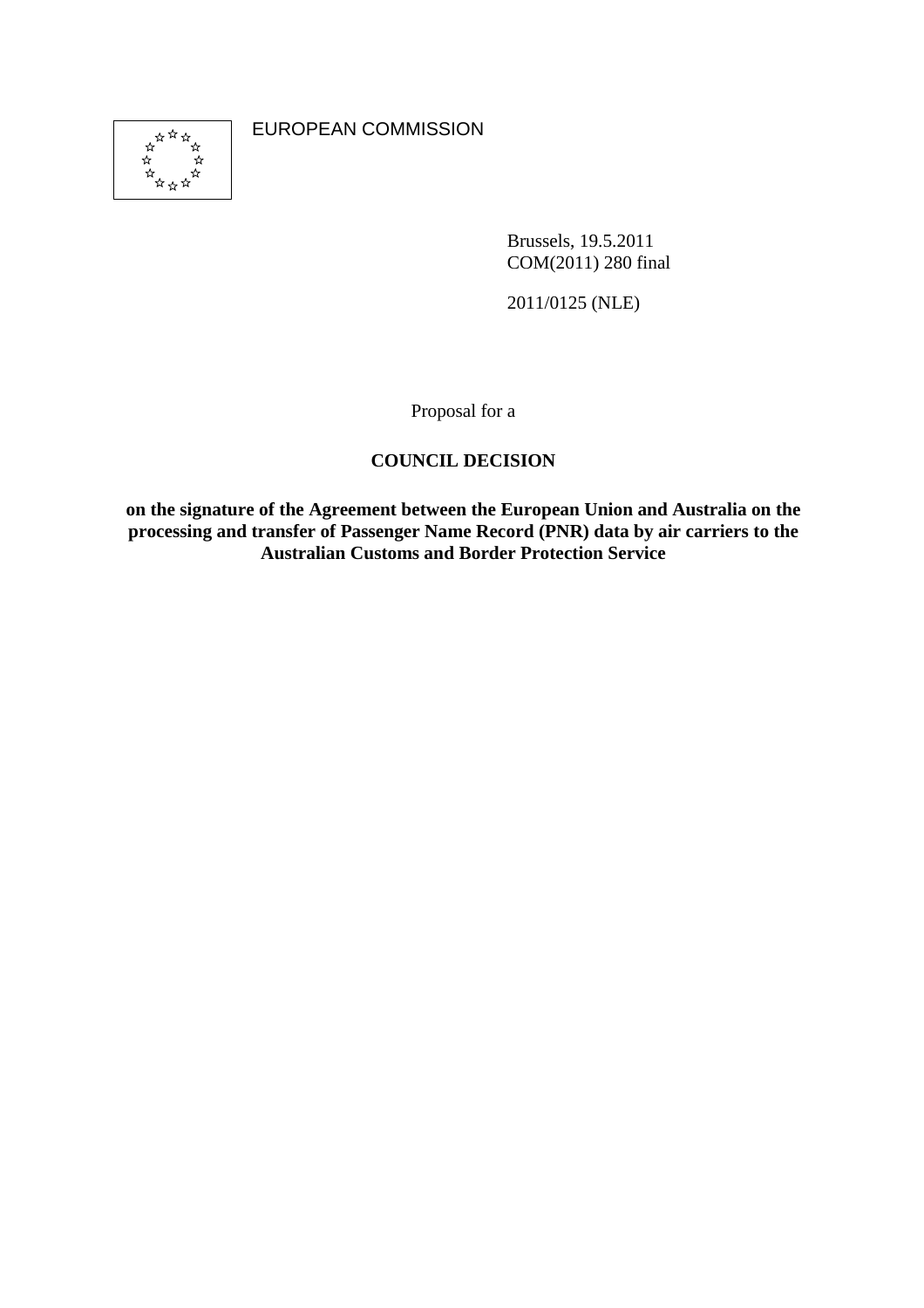# **EXPLANATORY MEMORANDUM**

Australian legislation empowers the Australian Customs Service to require each air carrier operating passenger flight to and from Australia to provide it with electornic access to Passenger Name Record (PNR) data prior to the passenger arriving or leaving Australia. The requirements of the Australian authorities are based on section 64AF of the Customs Act 1901 of the Commonwealth (Cth), the Customs Administration Act (1985 (Cth), the Migration Act 1958 (Cth), the Crimes Act 1914 (Cth), the Privacy Act 1988 (Cth) and the Freedom of Information Act 1982 (Cth).

This legislation aims at obtaining PNR data electronically in advance of a flight's arrival and therefore significantly enhances the Australian Customs Sercice's ability to conduct efficient and effective advance risk assessment of passenger and to facilitate bona fide travel, thereby enhancing the security of Australia. The European Union in cooperating with Australia in the fight against terrorism and other serious transnational crime views the transfer of data to Australia as fostering international police and judicial cooperation which will be achieved though the transfer of analytical information flowing from PNR data by Australia to the competent Member States authorities as well as Europol and Eurojust within their respective competences.

PNR is a record of each passenger' travel requirements which contains all information necessary to enable reservations to be processed and controlled by air carriers.

Air carriers are under an obligation to provide the Australian Customs Service with access to certain PNR data to the extent it is collected and contained in the air carrier's automated reservation and departure control systems.

The data protection laws of the EU do not allow European and other carriers operating flight from the EU to transmit the PNR data of their passengers to third countries which do not ensure an adequate level of protection of personal data without adducing appropriate safeguards. A solution is required that will provide the legal basis for the transfer of PNR data from the EU to Australia as a recognition of the necessity and importance of the use of PNR data in the fight against terrorism and other serious transnational crime, whilst avoiding legal uncertainty for air carriers. In addition, this solution should be applied homogenously throughout the European Union in order to ensure a legal certainty for air carriers and respect of individuals' rights to the protection of personal data as well as their physical security.

The European Union signed an agreement in 2008 with Australia on the transfer and processing of PNR data based on a set of commitments by the Australian Customs Service in relation to the application of its PNR programme.<sup>1</sup>

Following the entry into force of the Lisbon Treaty and pending the conclusion of the agreement, the Council sent the 2008 Australia Agreement to the European Parliament for its consent for the conclusion. The European Parliament adopted a resolution<sup>2</sup> in which it decided to postpone its vote on the requested consent and requesting a renegotiation of the Agreement on the basis of certain criteria. Pending such renegotiation, the 2008 Agreement would remain provisionally applicable.

<u>.</u>

<sup>1</sup> OJ L 213, 8.8.2008, p.47.

<sup>2</sup> P7\_TA-(2010)0144, 5.5.2010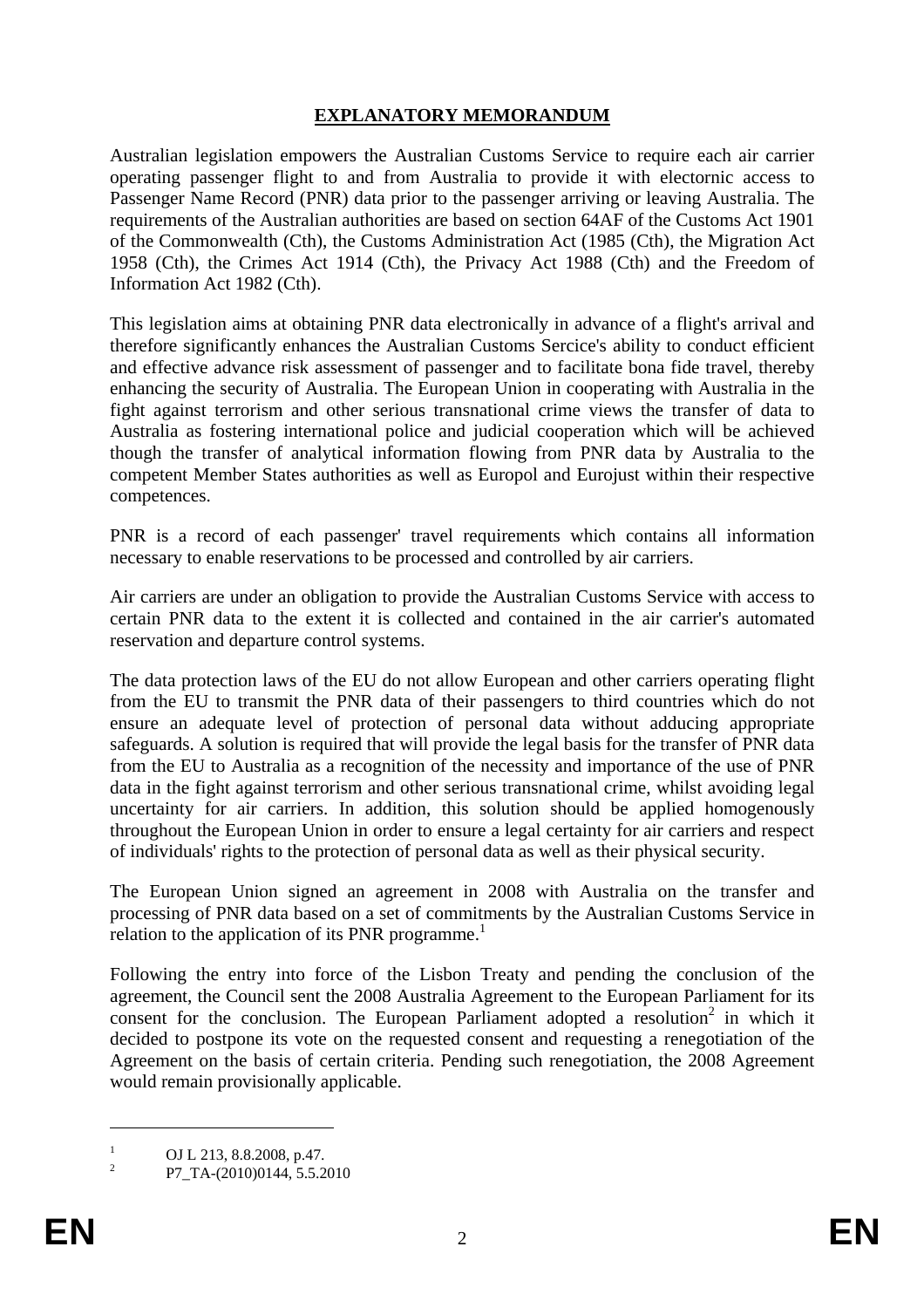On 21 September 2010, the Council received a recommendation from the Commission to authorise the opening of negotiations for an Agreement between the European Union and Australia for the transfer and use of Passenger Name Record (PNR) data to prevent and combat terrorism and other serious transnational crime.

On 11 November 2010, the European Parliament adopted a resolution on the Recommendation from the Commission to the Council to authorise the opening of the negotiations.

On 2 December 2010, the Council adopted a Decision, together with a negotiation directive, authorising the Commission to open negotiations on behalf of the European Union. Following negotiations between the parties, the Agreement was initialled on 6May 2011.

This Agreement takes into consideration and is consistent with the general criteria laid down in the Communication from the Commission on the Global Approach to the transfer of Passenger Name Record (PNR) data to third countries<sup>3</sup> and the negotiating directives given by the Council.

PNR has proven to be a very important tool in the fight against terrorism and serious crime. The Agreement has secured several important safeguards for those whose data will be transferred and processed. In particular, the purpose of processing of PNR data is strictly limited to preventing, detecting, investigating and prosecuting terrorist offences and serious transnational crime. Individuals are provided with the right to access, correction, redress and information. . The data will be transferred using exclusively the 'push' method and the use of sensitive data is prohibited. The retention period of the PNR data is limited and the data will be depersonalised after a certain period. Compliance with these rules shall be subjecd to independent oversight by the Australian Information Commissioner.

The Article 218(5) of the Treaty on the Functioning of the European Union states that the Council shall authorise the signing of international agreements.

The Commission therefore proposes to the Council to adopt a decision to sign the Agreement between the European Union and Australia on the processing and transfer of Passenger Name Record (PNR) data by air carriers to the Australian Customs and Border Protection Service.

1

<sup>3</sup> COM(2010)492.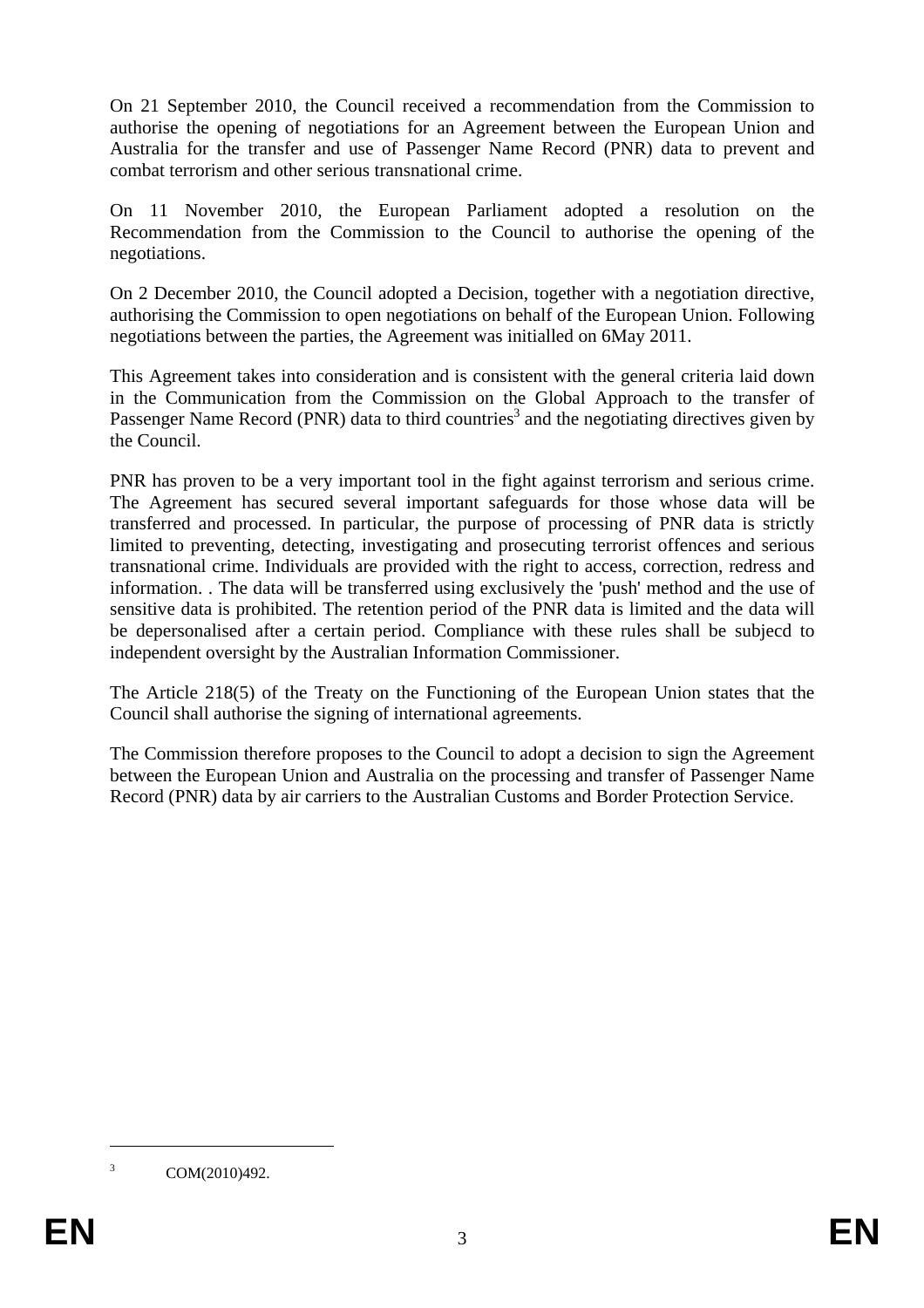### 2011/0125 (NLE)

### Proposal for a

### **COUNCIL DECISION**

### **on the signature of the Agreement between the European Union and Australia on the processing and transfer of Passenger Name Record (PNR) data by air carriers to the Australian Customs and Border Protection Service**

#### THE COUNCIL OF THE EUROPEAN UNION,

Having regard to the Treaty on the Functioning of the European Union, and in particular Articles  $82(1)(d)$  and  $87(2)(a)$ , in conjunction with Article 218 (5) thereof,

Having regard to the proposal from the European Commission,

Whereas:

- (1) On 2 December 2010, the Council adopted a Decision, together with negotiation directives, authorising the Commission to open negotiations on behalf of the European Union between the European Union and Australia for the transfer and use of Passenger Name Record (PNR) data to prevent and combat terrorism and other serious transnational crime.
- (2) The Agreement has been negotiated. The negotiations were successfully concluded by the initialling of the agreement.
- (3) The Agreement should be signed subject to its conclusion at a later date.
- (4) This Agreement respects the fundamental rights and observes the principles recognised in particular by the Charter of Fundamental Rights of the European Union, notably the right to private and family life, recognised in Article 7 of the Charter, the right to the protection of personal data, recognised in Article 8 of the Charter and the right to effective remedy and fair trial recognised by Article 47 of the Charter. This Agreement should be applied in accordance with those rights and principles.
- (5) [In accordance with Article 3 of the Protocol 21 on the Position of the United Kingdom and Ireland in respect of the area of Freedom, Security and Justice annexed to the Treaty on European Union and the Treaty on the Functioning of the European Union, the United Kingdom and Ireland take part in the adoption of this Decision.]
- (6) In accordance with Articles 1 and 2 of the Protocol 22 on the Position of Denmark annexed to the Treaty on European Union and the Treaty on the Functioning of the European Union, Denmark is not taking part in the adoption of this Decision and is not bound by the Agreement or subject to its application,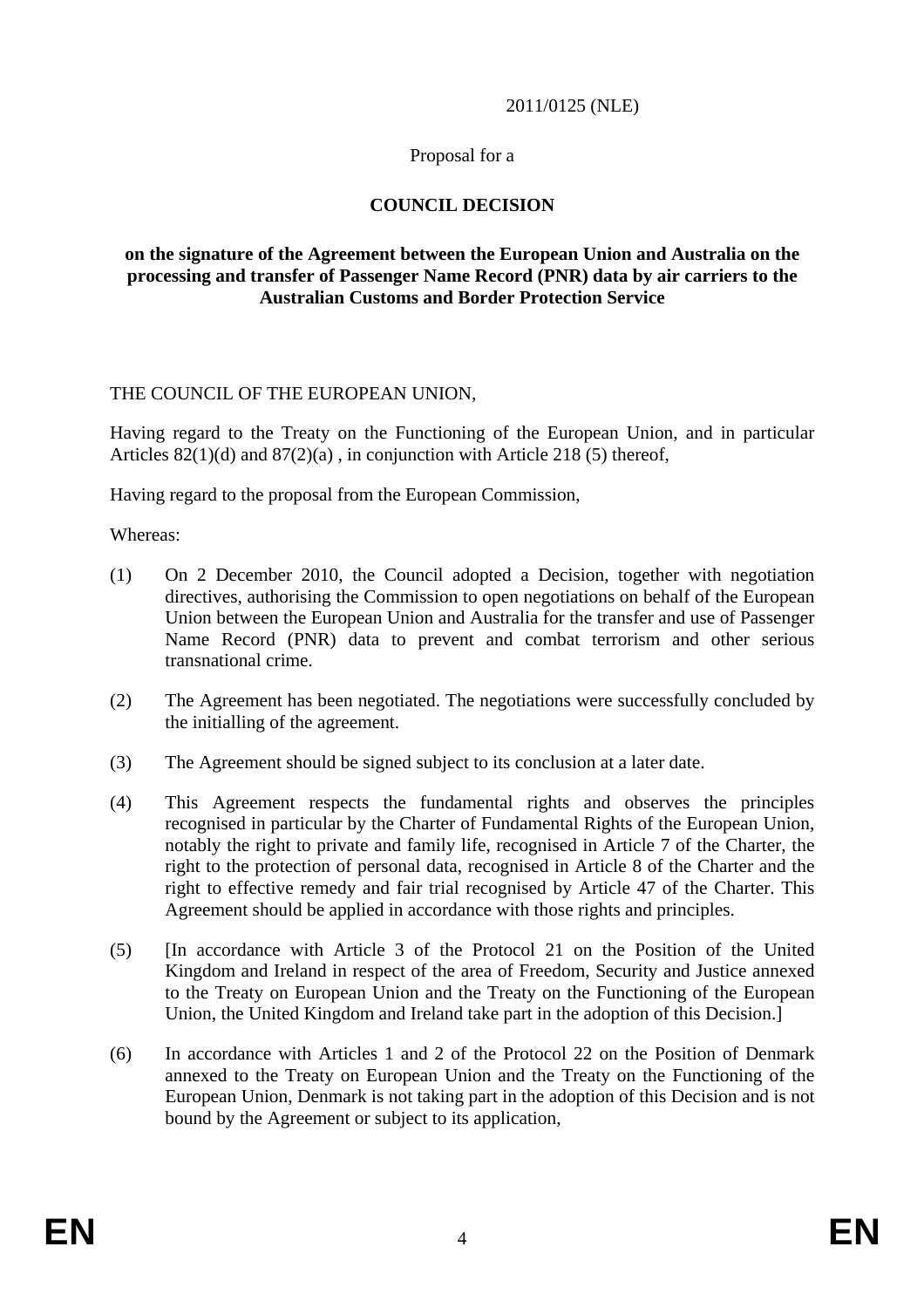## HAS ADOPTED THIS DECISION:

### *Article 1*

The signing of the Agreement between the European Union and Australia on the processing and transfer of Passenger Name Record (PNR) data by air carriers to the Australian Customs and Border Protection Service is hereby approved, subject to its conclusion at a later date.

The text of the Agreement to be signed is attached to this Decision.

The Commission is authorised to designate the persons empowered to proceed to the signature, subject to its conclusion.

### *Article 2*

This Decision shall enter into force on the day of its adoption.

Done at Brussels,

#### *For the Council The President*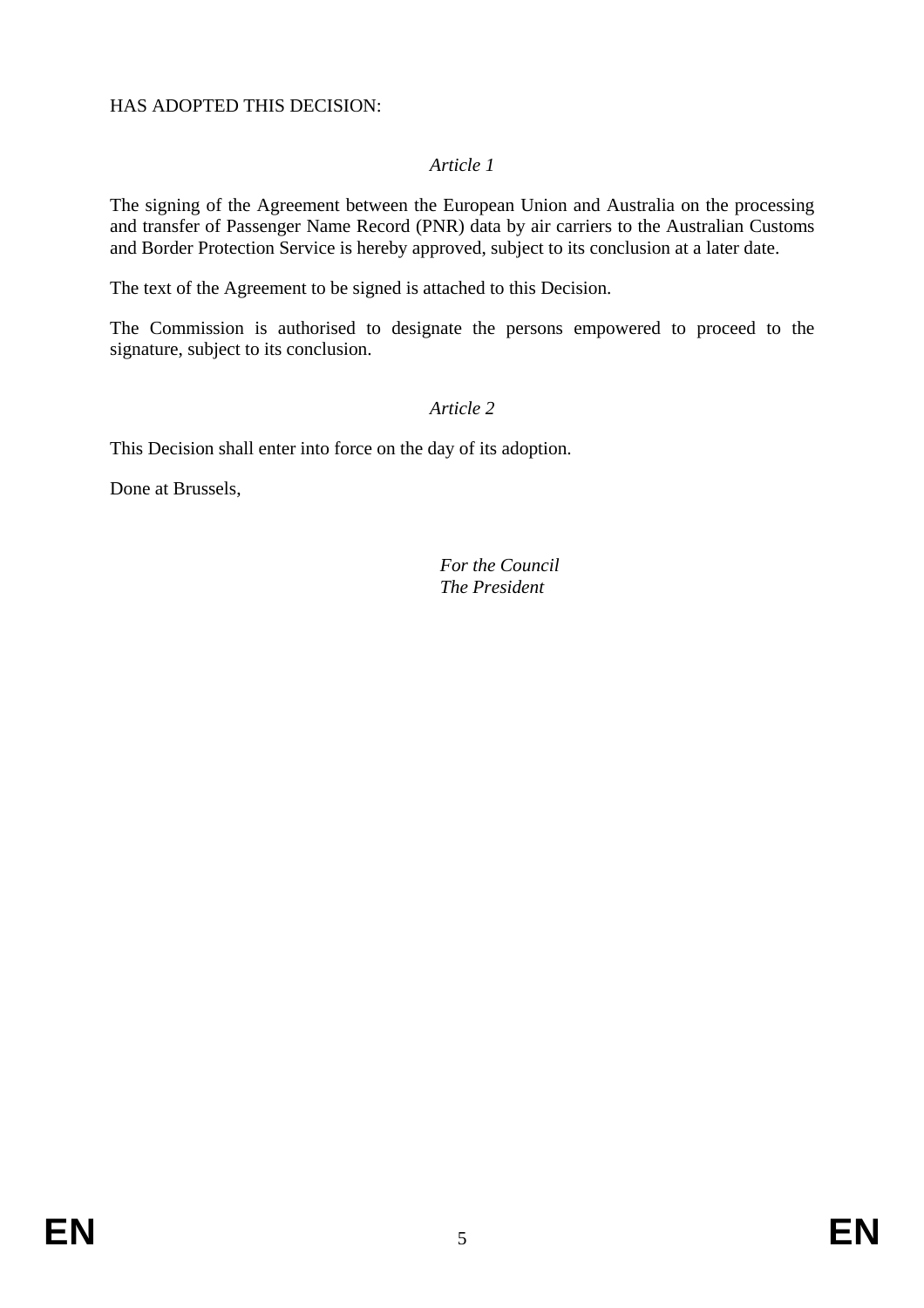# **ANNEX**

### **AGREEMENT**

**Between the European Union and Australia on the processing and transfer of Passenger Name Record (PNR) data by air carriers to the Australian Customs and Border Protection Service** 

THE EUROPEAN UNION,

of the one part, and

AUSTRALIA,

of the other part,

Together hereinafter referred to as 'the Parties',

DESIRING to prevent and combat terrorism and serious transnational crime effectively as a means of protecting their respective democratic societies and common values;

SEEKING to enhance and encourage cooperation between the Parties in the spirit of the EU-Australian partnership;

RECOGNISING that information sharing is a fundamental component of the fight against terrorism and serious transnational crime, and in this context the use of Passenger Name Record (PNR) data is an essential tool;

RECOGNISING the importance of preventing and combating terrorism and serious transnational crime, while respecting fundamental rights and freedoms, in particular, privacy and the protection of personal data;

MINDFUL of Article 6 of the Treaty on European Union on respect for fundamental rights, the right to privacy with regard to the processing of personal data as stipulated in Article 16 of the Treaty on the Functioning of the European Union, the principles of proportionality and necessity concerning the right to private and family life, the respect for privacy, and the protection of personal data under Article 8 of the European Convention on the Protection of Human Rights and Fundamental Freedoms, Council of Europe Convention No 108 for the Protection of Individuals with regard to Automatic Processing of Personal Data and its additional Protocol 181, Articles 7 and 8 of the Charter of Fundamental Rights of the European Union and Article 17 of the International Covenant on Civil and Political Rights on the right to privacy;

RECOGNISING that, in 2008, Australia and the EU signed the Agreement Between the European Union and Australia on the Processing and Transfer of European Union – Sourced Passenger Name Record (PNR) Data by Air Carriers to the Australian Customs Service which is applied provisionally from the time of signature but has not entered into force;

NOTING that the European Parliament decided on 5 May 2010 to postpone the vote on the request for consent to that Agreement and by its Resolution of 11 November 2010 welcomed the recommendation from the European Commission to the Council of the European Union to negotiate a new agreement;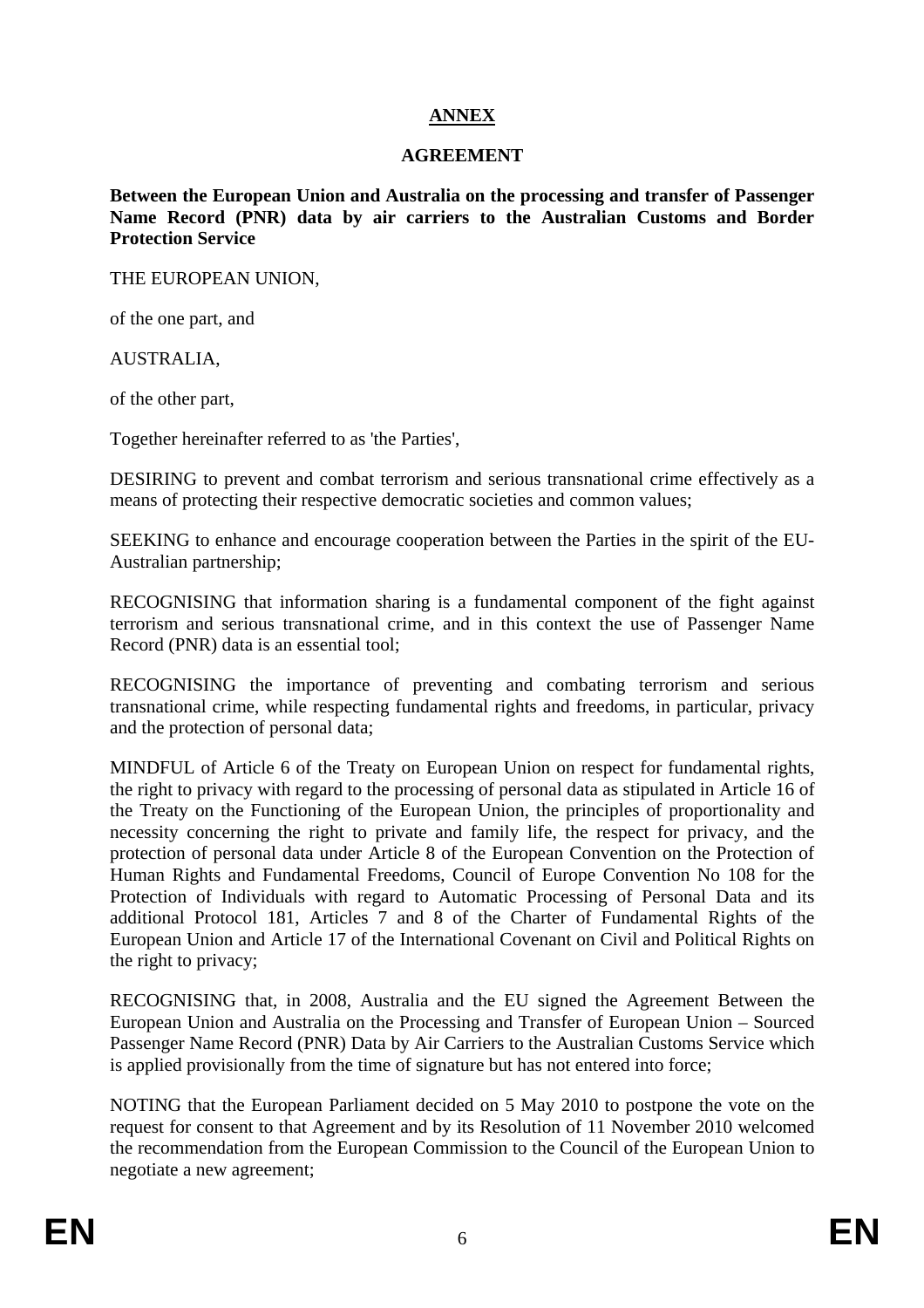RECOGNISING the relevant provisions of the Australian *Customs Act 1901* (Cth) (the Customs Act), and in particular section 64AF thereof whereby, if requested, all international passenger air service operators, flying to, from or through Australia, are required to provide the Australian Customs and Border Protection Service with PNR data, to the extent that they are collected and contained in the air carrier's reservations and departure control systems, in a particular manner and form;

RECOGNISING that the *Customs Administration Act 1985* (Cth), the *Migration Act 1958* (Cth), the *Crimes Act 1914* (Cth), the *Privacy Act 1988* (Cth), the *Freedom of Information Act 1982* (Cth), the *Auditor-General Act 1997* (Cth), the *Ombudsman Act 1976* (Cth) and the *Public Service Act 1999* (Cth) provide for data protection, rights of access and redress, rectification and annotation and remedies and sanctions for misuse of personal data;

NOTING the commitment of Australia that the Australian Customs and Border Protection Service processes PNR data strictly for the purpose of preventing, detecting, investigating and prosecuting terrorist offences and serious transnational crime in strict compliance with safeguards on privacy and the protection of personal data, as set out in this Agreement;

STRESSING the importance of sharing of analytical data obtained from PNR by Australia with police and judicial authorities of Member States, and Europol or Eurojust, as a means to foster international police and judicial cooperation;

AFFIRMING that this Agreement does not constitute a precedent for any future arrangements between Australia and the European Union, or between either of the Parties and any State, regarding the processing and transfer of PNR data or any other form of data and noting that the necessity and feasibility of similar arrangements for sea passengers may be examined;

HAVE AGREED AS FOLLOWS: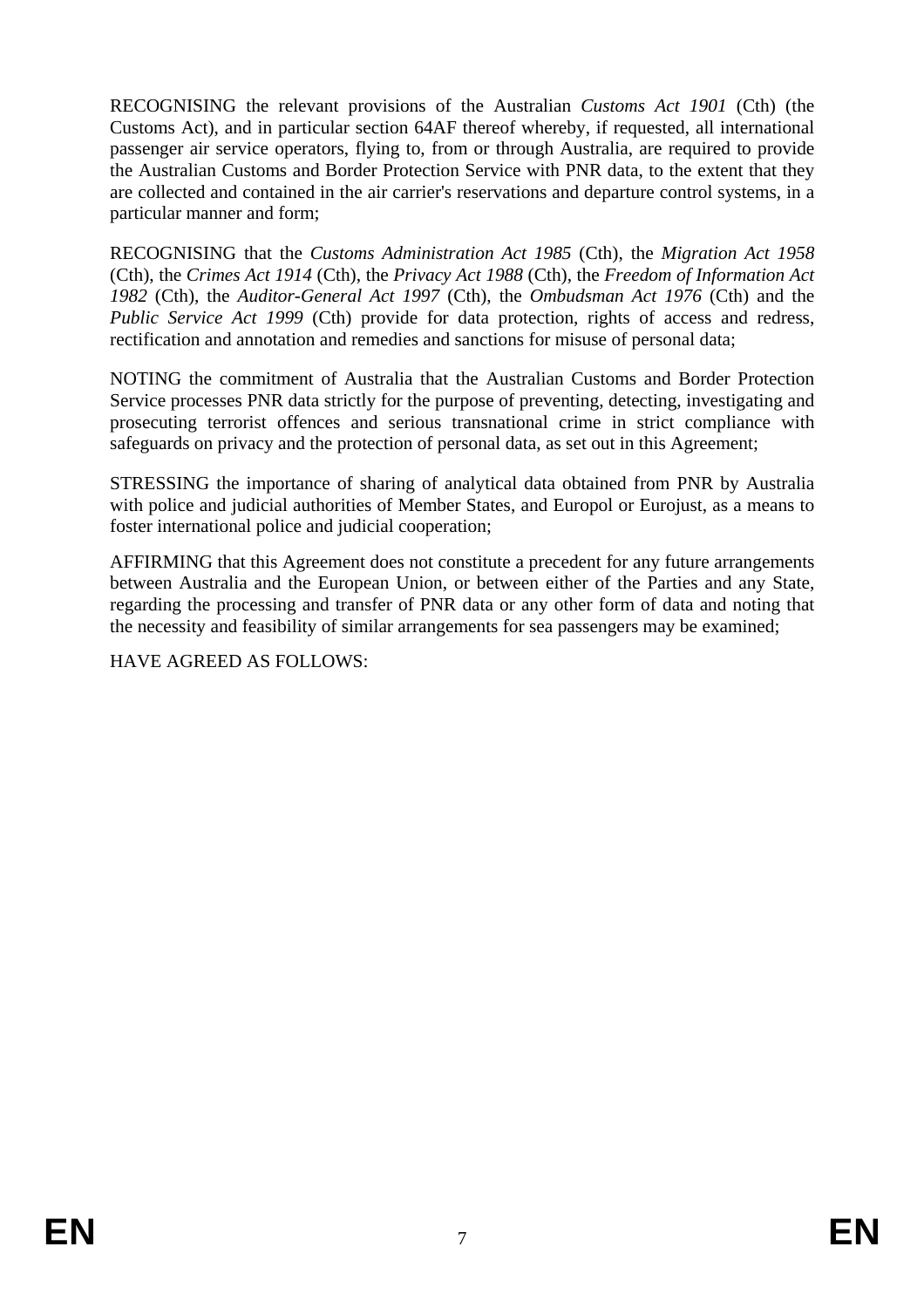### **CHAPTER I**

#### **GENERAL PROVISIONS**

#### Article 1

#### **Purpose of Agreement**

To ensure the security and safety of the public this Agreement provides for the transfer of EUsourced PNR data to the Australian Customs and Border Protection Service. This Agreement stipulates the conditions under which such data may be transferred and used, and the manner in which the data shall be protected.

#### Article 2

#### **Definitions**

For the purposes of this Agreement:

- (a) 'Agreement' shall mean this Agreement and its Annexes, and any amendments thereto;
- (b) 'personal data' shall mean any information relating to an identified or identifiable natural person: an identifiable person is one who can be identified, directly or indirectly, in particular by reference to an identification number or to one or more factors specific to his physical, physiological, mental, economic, cultural or social identity;
- (c) 'processing' shall mean any operation or set of operations which is performed upon PNR data, whether or not by automatic means, such as collection, recording, organisation, retention, adaptation or alteration, retrieval, consultation, use, disclosure by transmission or transfer, dissemination or otherwise making available, alignment or combination, blocking, erasure or destruction;
- (d) 'air carriers' shall mean air carriers that have reservation systems and/or PNR data processed in the territory of the European Union and operate passenger flights in international air transportation to, from or through Australia;
- (e) 'reservation systems' shall mean an air carrier's reservation system, departure control system or equivalent systems providing the same functionalities;
- (f) 'Passenger Name Record data' or 'PNR data' shall mean the information processed in the EU by air carriers on each passenger's travel requirements as listed in Annex 1 which contains the information necessary for processing and control of reservations by the booking and participating air carriers;
- (g) 'passenger' shall mean passenger or crew member including the captain*;*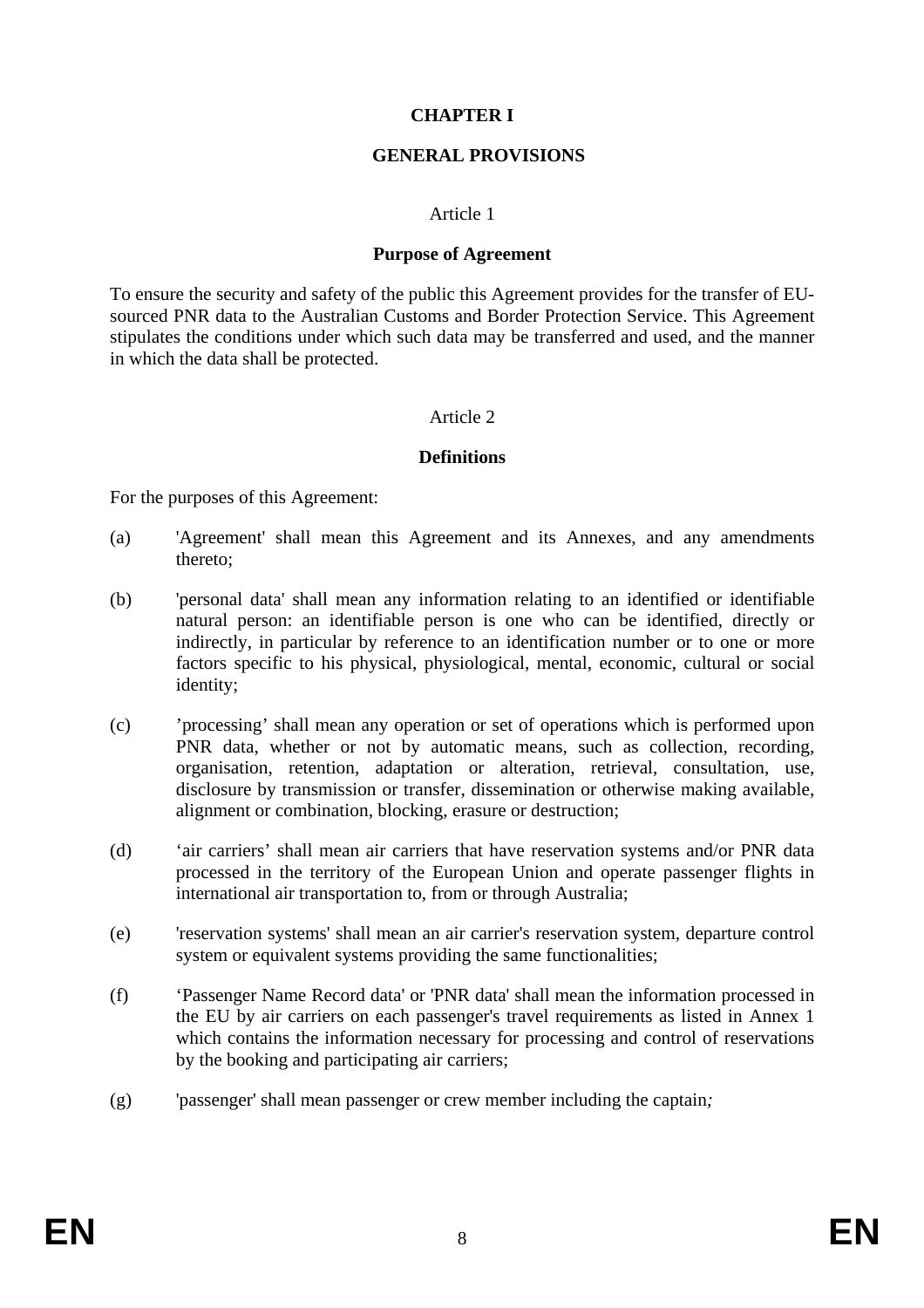(h) 'sensitive data' shall mean any personal data revealing racial or ethnic origin, political opinions, religious or philosophical beliefs, trade union membership, or health or sex life.

### Article 3

### **Scope of application**

- 1. Australia shall ensure that the Australian Customs and Border Protection Service processes PNR data received pursuant to this Agreement strictly for the purpose of preventing, detecting, investigating and prosecuting terrorist offences or serious transnational crime:
- 2. Terrorist offences shall include:
	- (a) acts of a person that involve violence, or are otherwise dangerous to human life or create a risk of damage to property or infrastructure, and which, given their nature and context, are reasonably believed to be committed with the aim of:
		- (i) intimidating or coercing a population;
		- (ii) intimidating, compelling, or coercing a government or international organisation to act or abstain from acting;
		- (iii) seriously destabilising or destroying the fundamental political, constitutional, economic, or social structures of a country or an international organisation;
	- (b) assisting, sponsoring or providing financial, material or technological support for, or financial or other services to or in support of, acts described in a);
	- (c) providing or collecting funds, by any means, directly or indirectly, with the intention that they should be used or in the knowledge that they are to be used, in full or in part, in order to carry out any of the acts described in a) or b); or
	- (d) aiding, abetting, or attempting acts described in a), b) or c).
- 3. Serious transnational crime shall mean any offence punishable in Australia by a custodial sentence or a detention order for a maximum period of at least four years or a more serious penalty and as it is defined by the Australian law, if the crime is transnational in nature. A crime is considered as transnational in nature in particular if:
	- (a) it is committed in more than one country;
	- (b) it is committed in one country but a substantial part of its preparation, planning, direction or control takes place in another country;
	- (c) it is committed in one country but involves an organised criminal group that engages in criminal activities in more than one country; or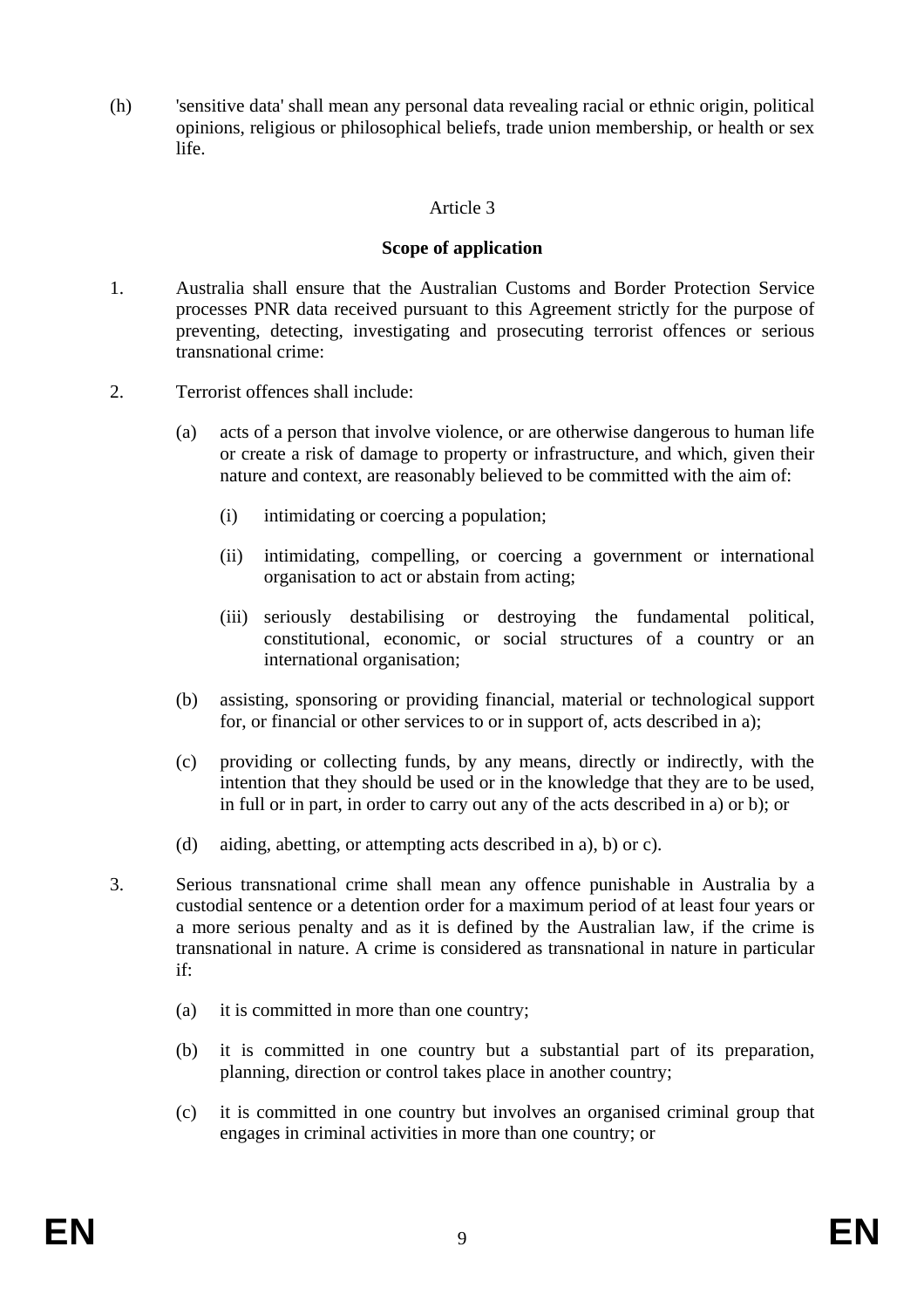- (d) it is committed in one country but has substantial effects in another country.
- 4. In exceptional cases, PNR data may be processed by Australia where necessary for the protection of the vital interests of any individual, such as risk of death, serious injury or threat to health.
- 5. In addition, for the purpose of supervision and accountability of public administration and the facilitation of redress and sanctions for the misuse of data, PNR data may be processed on a case-by-case basis where such processing is specifically required by Australian law.

### **Ensuring provision of PNR data**

- 1. Air carriers shall provide PNR data contained in their reservation systems to the Australian Customs and Border Protection Service. They shall not be prevented by any provision of the law of either Party from complying with relevant Australian law which obliges them to so provide the data.
- 2. Australia shall not require air carriers to provide PNR data elements which are not already collected or held in their reservation systems.
- 3. Should PNR data transferred by air carriers include data beyond those listed in Annex 1, the Australian Customs and Border Protection Service shall delete it.

## Article 5

### **Adequacy**

Compliance with this Agreement by the Australian Customs and Border Protection Service shall, within the meaning of relevant EU data-protection law, constitute an adequate level of protection for PNR data transferred to the Australian Customs and Border Protection Service for the purpose of this Agreement.

### Article 6

## **Police and judicial cooperation**

- 1. The Australian Customs and Border Protection Service shall ensure the availability, as soon as practicable, of relevant and appropriate analytical information obtained from PNR data to police or judicial authorities of the Member State concerned, or to Europol and Eurojust, within the remit of their respective mandates, and in accordance with law enforcement or other information sharing agreements or arrangements between Australia and any Member State of the European Union, Europol or Eurojust, as applicable.
- 2. A police or judicial authority of a Member State of the European Union, or Europol or Eurojust, within the remit of their respective mandates, may request access to PNR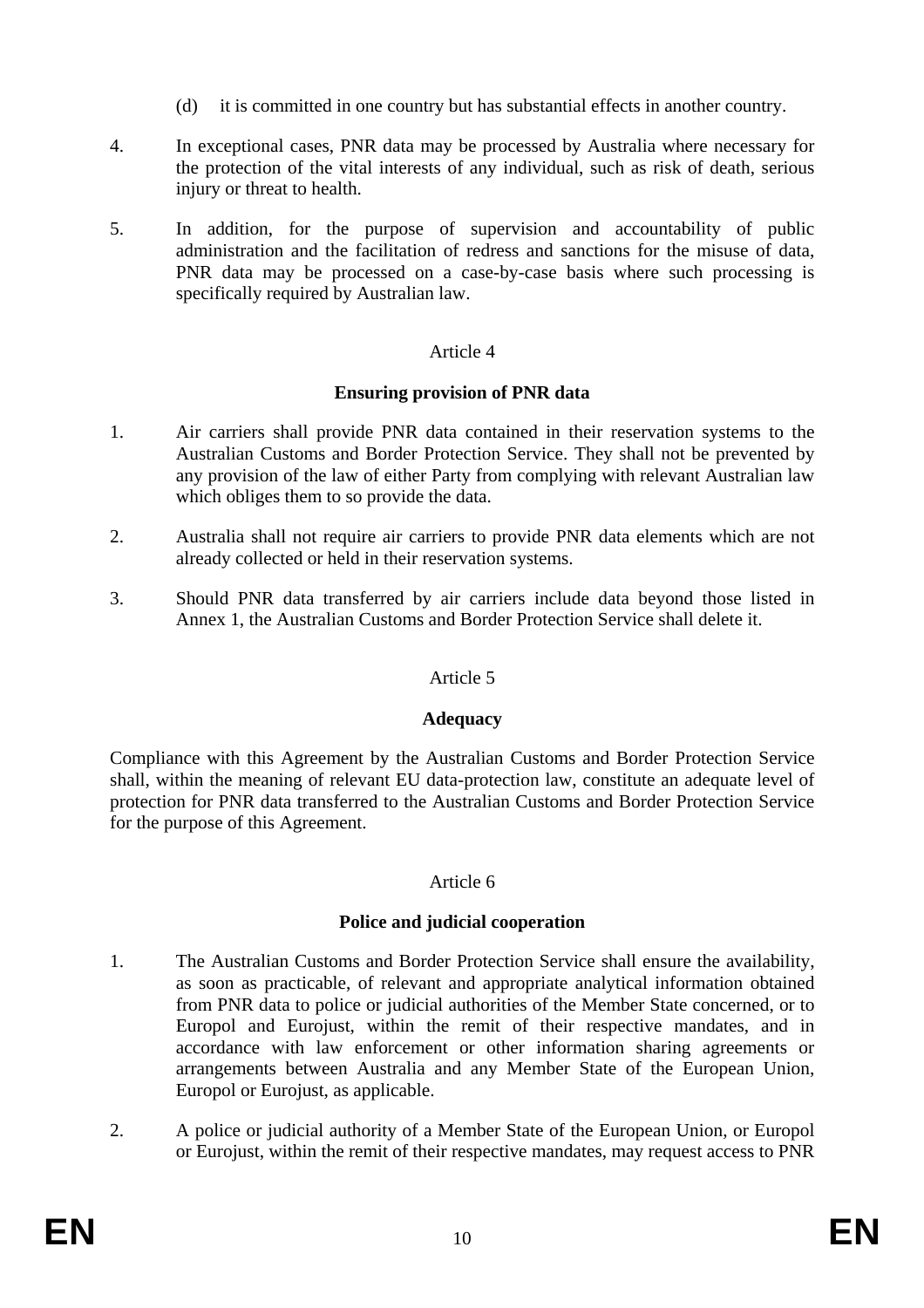data or relevant and appropriate analytical information obtained from PNR data which is necessary in a specific case to prevent, detect, investigate, or prosecute within the European Union a terrorist offence or serious transnational crime. The Australian Customs and Border Protection Service shall, in accordance with the agreements or arrangements referred to in 1, make such information available.

#### **CHAPTER II**

#### **SAFEGUARDS APPLICABLE TO THE PROCESSING OF PNR DATA**

#### Article 7

#### **Data protection and non- discrimination**

- 1. PNR data shall be subject to the provisions of the *Privacy Act 1988* (Cth) (Privacy Act) which governs the collection, use, storage and disclosure, security and access and alteration of personal information held by most Australian Government departments and agencies.
- 2. Australia shall ensure that the safeguards applicable to the processing of PNR data under this Agreement and relevant national laws apply to all passengers without discrimination, in particular on the basis of nationality or country of residence or physical presence in Australia.

#### Article 8

#### **Sensitive data**

Any processing by the Australian Customs and Border Protection Service of sensitive PNR data shall be prohibited. To the extent that the PNR data of a passenger which is transferred to the Australian Customs and Border Protection Service include sensitive data, the Australian Customs and Border Protection Service shall delete it.

### Article 9

#### **Data security and integrity**

- 1. To prevent accidental or unlawful destruction or accidental loss, alteration, unauthorised disclosure or access or any unlawful forms of processing:
	- (a) PNR data-processing equipment shall be held in a secure physical environment, and maintained with high-level systems and physical intrusion controls;
	- (b) PNR data shall be stored separately from any other data. For the purpose of matching, data may flow to the PNR system, but not from the PNR system to other databases. Access to the PNR system shall be limited to a restricted number of officials within the Australian Customs and Border Protection Service who are specifically authorised by the Chief Executive Officer to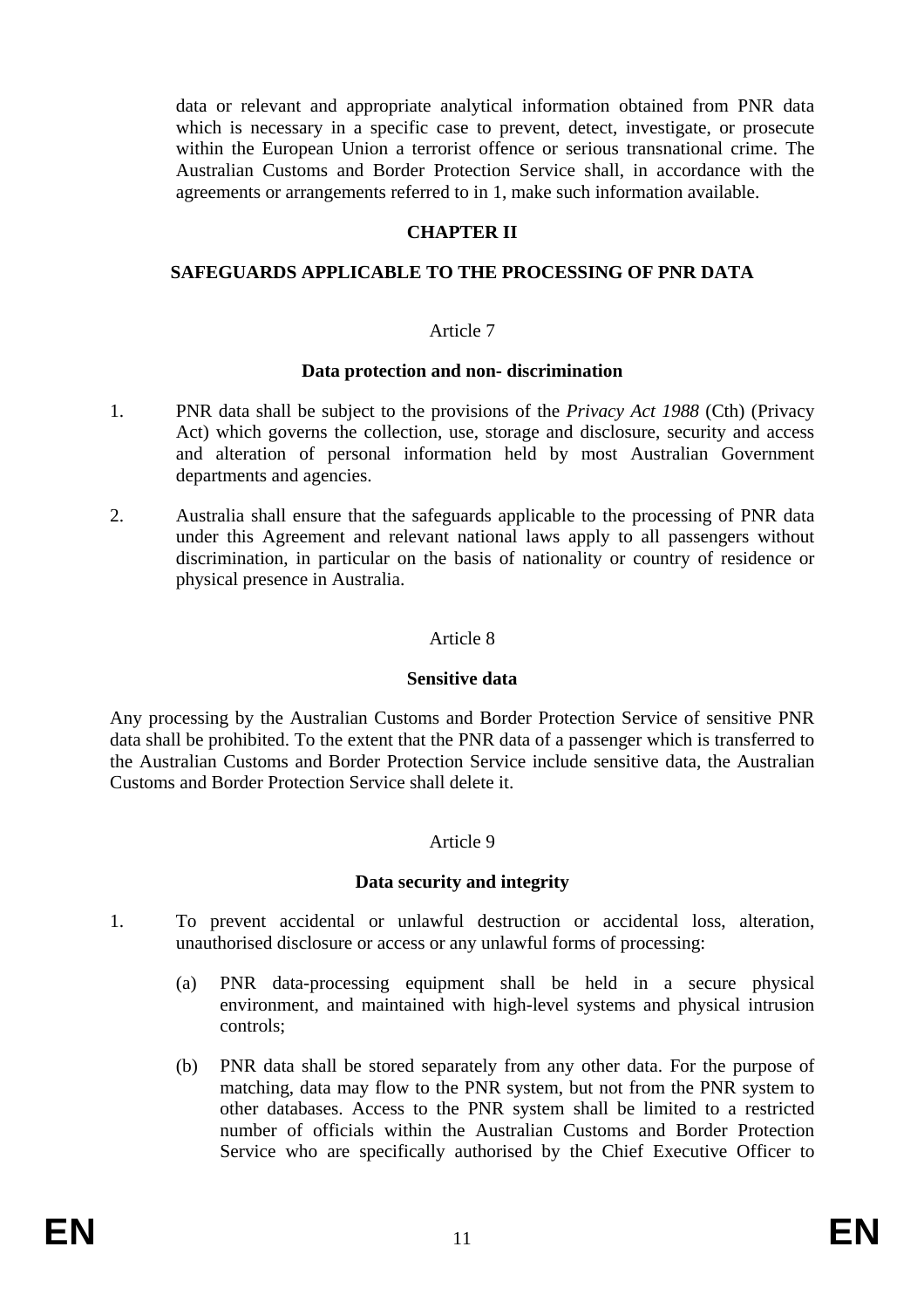process PNR data for the purpose of this Agreement. These officials shall access the PNR system in secure work locations that are inaccessible to unauthorised individuals;

- (c) Access to the PNR system, by the officials described in b) shall be controlled by security access systems such as layered logins using a user ID and password;
- (d) Access to the network of the Australian Customs and Border Protection Service and any data contained in the PNR system shall be audited. The audit record generated shall contain the user name, the work location of the user, the date and time of access, the content of the query and the number of records returned;
- (e) All PNR data shall be transferred from the Australian Customs and Border Protection Service to other authorities in a secure manner;
- (f) The PNR system shall ensure fault detection and reporting;
- (g) PNR data shall be protected against any manipulation, alteration or addition or corruption by means of malfunctioning of the system;
- (h) No copies of the PNR database shall be made, other than for disaster recovery back-up purposes.
- 2. Any breach of data security, in particular leading to accidental or unlawful destruction or accidental loss, alteration, unauthorised disclosure or access or any unlawful forms of processing shall be subject to effective and dissuasive sanctions.
- 3. The Australian Customs and Border Protection Service shall report any breach of data security to the Office of the Australian Information Commissioner, and notify the European Commission that such a breach has been reported.

### Article 10

### **Oversight and accountability**

- 1. Compliance with data protection rules by the government authorities processing PNR data shall be subject to the oversight by the Australian Information Commissioner who, under the provisions of the Privacy Act, has effective powers to investigate compliance by agencies with the Privacy Act, and monitor and investigate the extent to which the Australian Customs and Border Protection Service complies with the Privacy Act.
- 2. The Australian Customs and Border Protection Service has arrangements in place under the Privacy Act for the Australian Information Commissioner to undertake regular formal audits of all aspects of Australian Customs and Border Protection Service's EU-sourced PNR data use, handling and access policies and procedures.
- 3. The Australian Information Commissioner will, in particular, hear claims lodged by an individual regardless of their nationality or country of residence, concerning the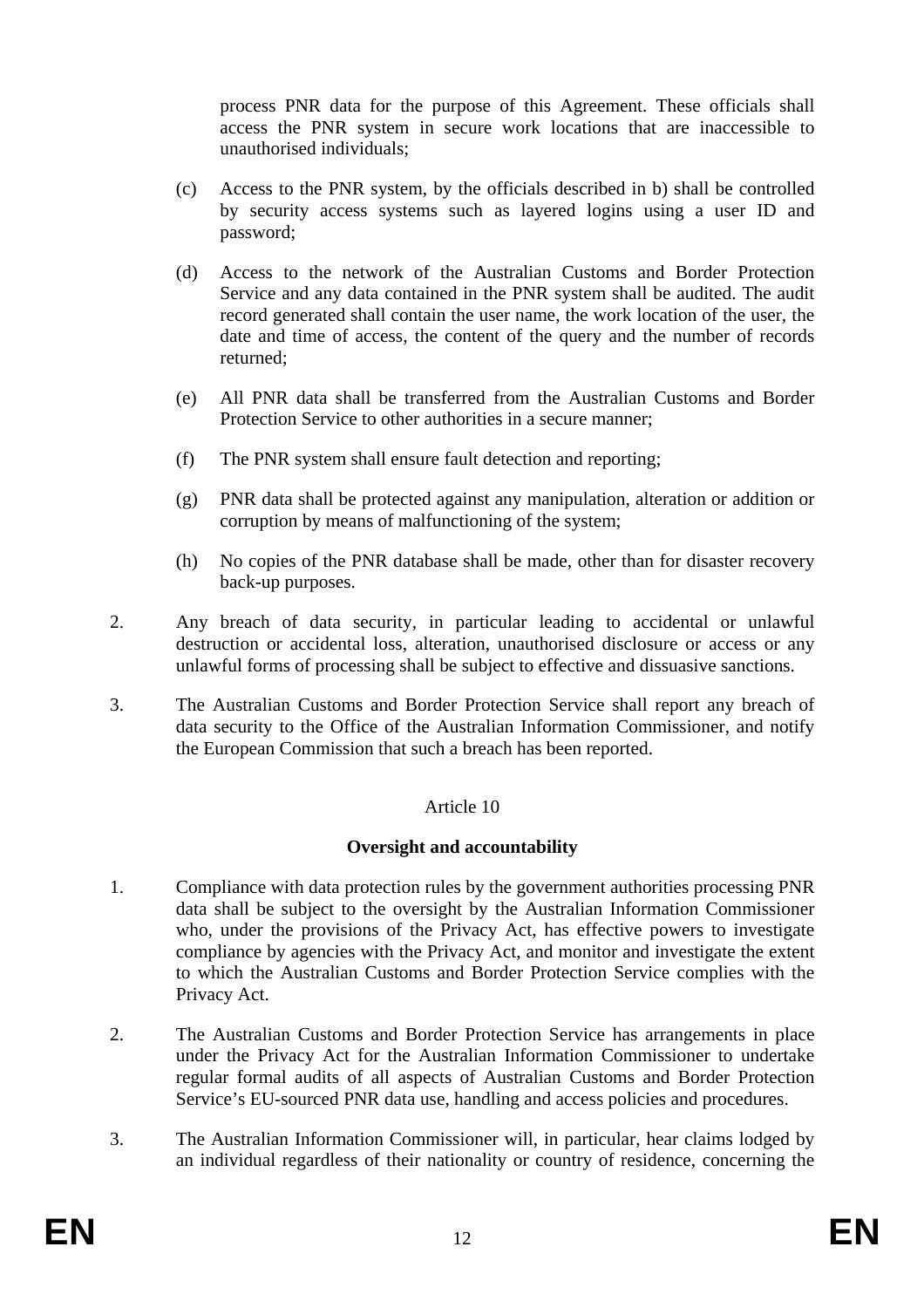protection of his or her rights and freedoms with regard to the processing of personal data. The individual concerned will be informed of the outcome of the claim. The Australian Information Commissioner will further assist individuals concerned with exercising their rights under this Agreement, in particular rights of access, rectification and redress.

4. Individuals also have the right to lodge a complaint with the Commonwealth Ombudsman regarding their treatment by the Australian Customs and Border Protection Service.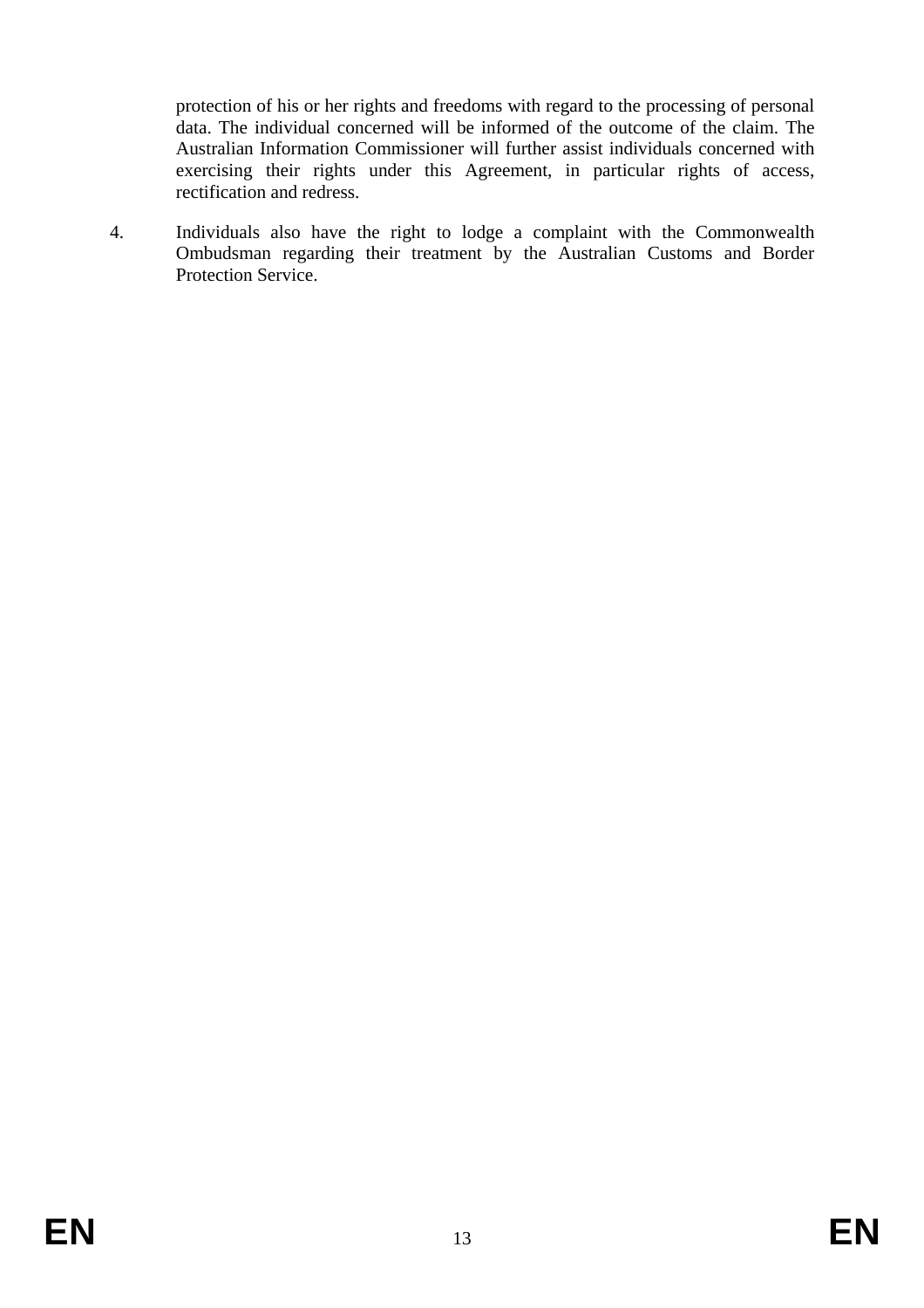#### **Transparency**

- 1. Australia shall request air carriers to provide passengers with clear and meaningful information in relation to the collection, processing and purpose of the use of PNR data. Preferably this information will be provided at the time of booking.
- 2. Australia shall make available to the public, in particular on relevant government websites, information on the purpose of collection and use of PNR by the Australian Customs and Border Protection Service. This shall include information on how to request access, correction and redress.

### Article 12

### **Right of access**

- 1. Any individual shall have the right to access his or her PNR data, following a request made to the Australian Customs and Border Protection Service. It shall be provided without undue constraint or delay. This right is conferred by the *Freedom of Information Act 1982* (Cth) (Freedom of Information Act) and the Privacy Act. The right of access shall further extend to the ability to request and to obtain documents held by the Australian Customs and Border Protection Service as to whether or not data relating to him or her have been transferred or made available and information on the recipients or categories of recipients to whom the data have been disclosed.
- 2. Disclosure of information pursuant to paragraph 1 may be subject to reasonable legal limitations applicable under Australian law to safeguard the prevention, detection, investigation, or prosecution of criminal offences, and to protect public or national security, with due regard for the legitimate interest of the individual concerned.
- 3. Any refusal or restriction of access shall be set out in writing to the individual within thirty (30) days or any statutory extension of time. At the same time, the factual or legal reasons on which the decision is based shall also be communicated to him or her. The latter communication may be omitted where a reason under paragraph 2 exists. In all of these cases, individuals shall be informed of their right to lodge a complaint against the decision of the Australian Customs and Border Protection Service. This complaint will be lodged with the Australian Information Commissioner. They shall be further informed of the means available under Australian law for seeking administrative and judicial redress.
- 4. Where an individual submits a complaint to the Australian Information Commissioner as referred to in paragraph 3, individual shall be formally advised of the outcome of the investigation of the complaint. He or she shall at least receive a confirmation whether his or her data protection rights have been respected in compliance with this Agreement.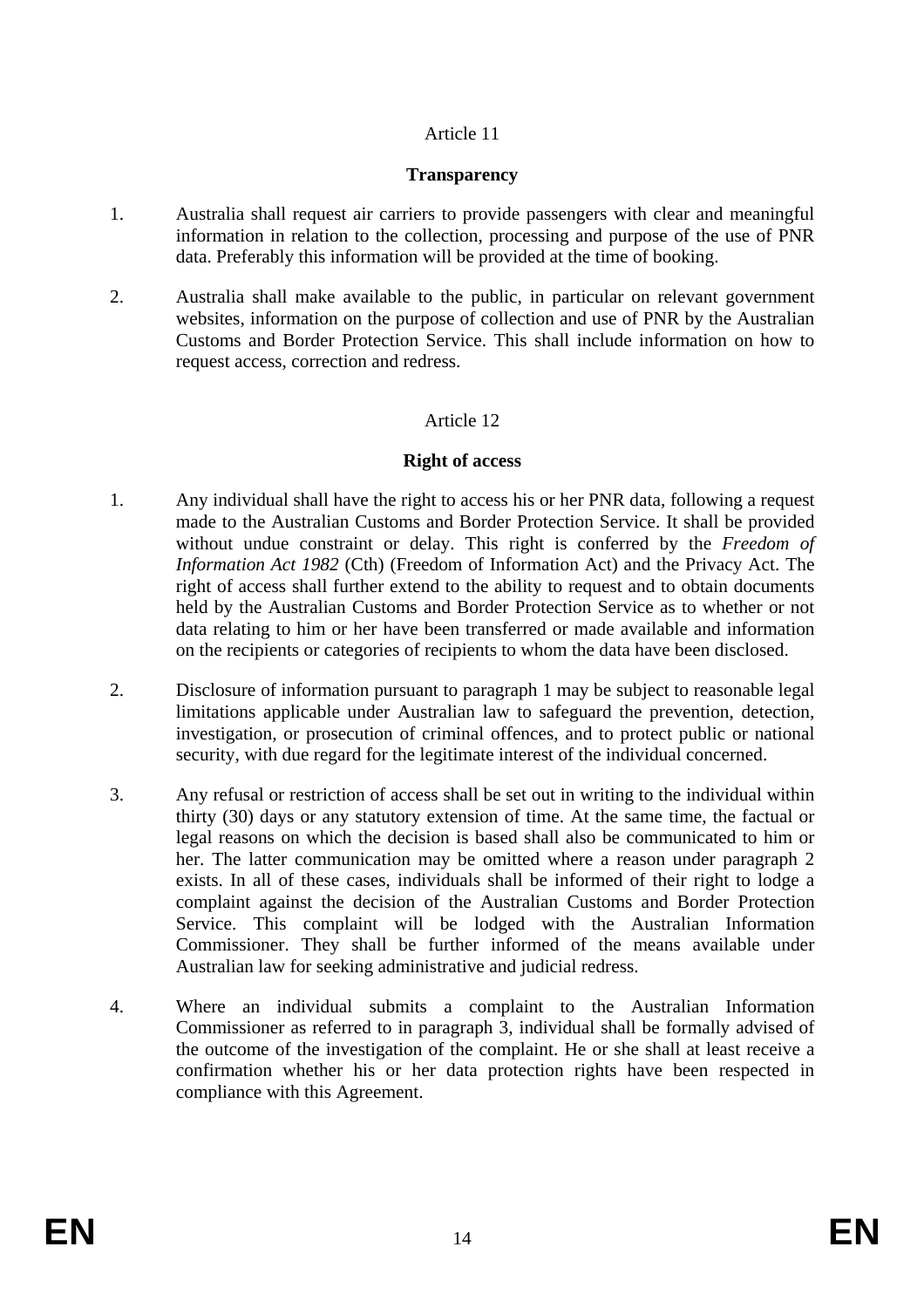5. The Australian Customs and Border Protection Service shall not disclose PNR data to the public, except to the individuals whose PNR data have been processed or their representatives.

### Article 13

### **Right of rectification and erasure**

- 1. Any individual shall have the right to seek the rectification of his or her PNR data processed by the Australian Customs and Border Protection Service where the data is inaccurate. Rectification may require erasure.
- 2. Requests for the rectification of PNR data held by the Australian Customs and Border Protection Service may be made directly to the Australian Customs and Border Protection Service pursuant to the Freedom of Information Act or the Privacy Act.
- 3. The Australian Customs and Border Protection Service shall make all necessary verifications pursuant to the request and without undue delay inform the individual whether his or her PNR data have been rectified or erased. Such notification shall be set out to the individual in writing within thirty (30) days or any statutory extension of time and provide information on a possibility of a complaint against the decision of the Australian Customs and Border Protection Service to the Australian Information Commissioner and otherwise on the means available under Australian law for seeking administrative and judicial redress.
- 4. Where an individual lodges a complaint to the Australian Information Commissioner as referred to in paragraph 3, the individual shall be formally advised of the outcome of the investigation.

### Article 14

### **Right of redress**

- 1. Any individual shall have the right to effective administrative and judicial redress in case any of his or her rights referred to in this Agreement have been violated.
- 2. Any individual who has suffered damage as a result of an unlawful processing operation or of any act incompatible with rights referred to in this Agreement shall have the right to apply for effective remedies, which may include compensation from Australia.
- 3. The rights referred to in paragraphs 1 and 2 shall be afforded to individuals regardless of their nationality or country of origin, place of residence or physical presence in Australia.

## Article 15

### **Automated processing of PNR data**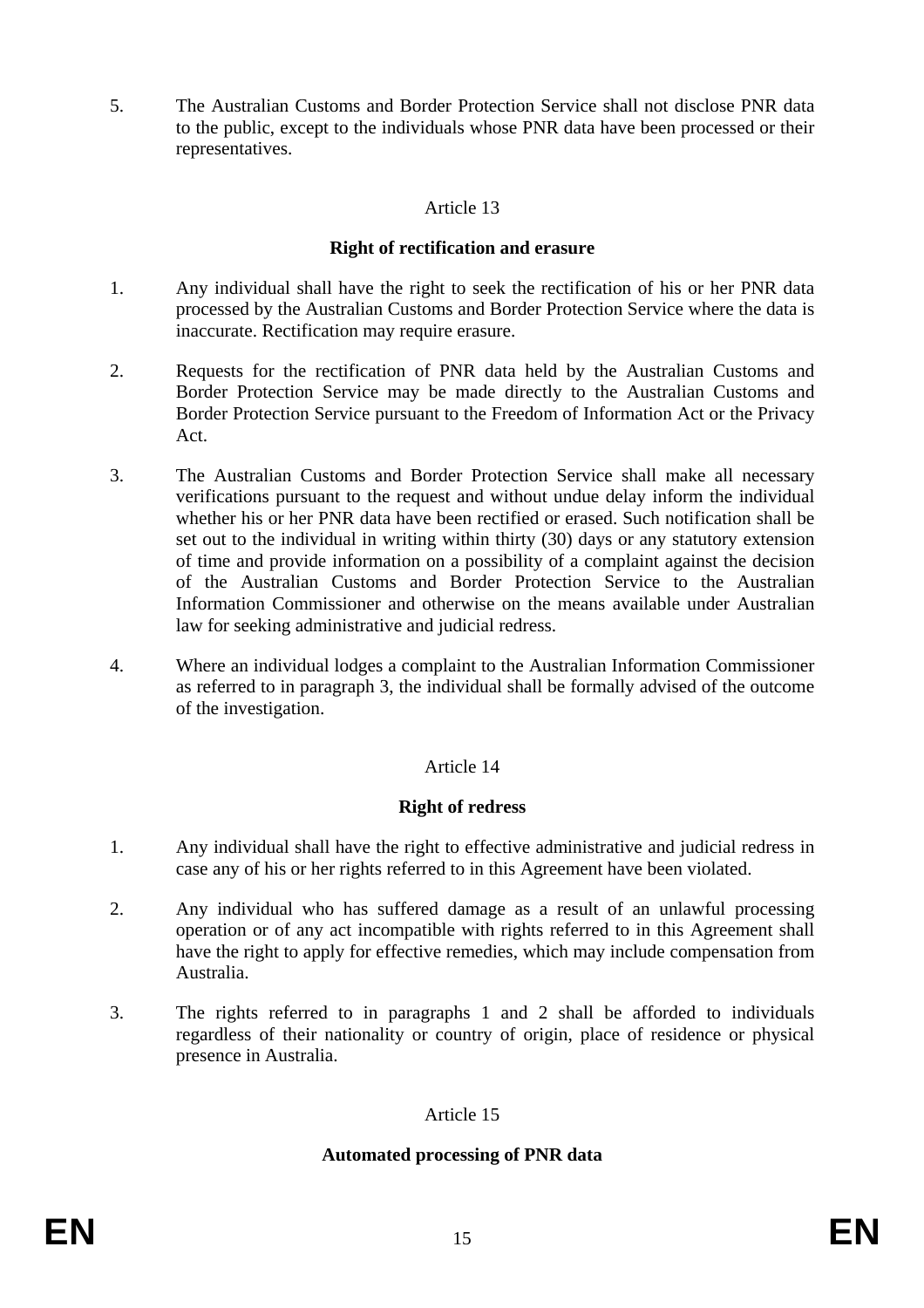- 1. The Australian Customs and Border Protection Service or other government authorities listed in Annex 2 shall not take any decision which significantly affects or produces an adverse legal effect on a passenger solely on the basis of the automated processing of PNR data.
- 2. The Australian Customs and Border Protection Service shall not carry out the automated processing of data on the basis of sensitive data.

#### **Retention of data**

- 1. PNR data shall be retained not longer than five and a half years from the date of the initial receipt of PNR data by the Australian Customs and Border Protection Service. During this period PNR data shall be retained in the PNR system only for the purpose of preventing, detecting, investigating and prosecuting terrorist offences or serious transnational crime, and in the following manner:
	- (a) From the initial receipt to three years, all PNR data shall be accessible to a limited number of the Australian Customs and Border Protection Service's officials specifically authorised by the Chief Executive Officer of the Australian Customs and Border Protection Service to identify passengers who may be potential persons of interest;
	- (b) From three years after initial receipt to the end of the five and a half year period, PNR data shall be retained in the PNR system but all data elements which could serve to identify the passenger to whom PNR data relate shall be masked out. Such depersonalized PNR data shall be accessible only to a limited number of Australian Customs and Border Protection Service officials specifically authorised by the Chief Executive Officer of the Australian Customs and Border Protection Service to carry out analyses related to terrorist offences or serious transnational crime. Full access to PNR data shall be permitted only by a member of the Senior Executive Service of the Australian Customs and Border Protection Service if it is necessary to carry out investigations for the purpose of preventing, detecting, investigating and prosecuting terrorist offences and serious transnational crimes.
- 2. To achieve depersonalization, the following PNR elements shall be masked out:
	- $(a)$  name $(s)$ ;
	- (b) other names on PNR, including number of travellers on PNR;
	- (c) all available contact information (including originator information);
	- (d) general remarks including other supplementary information (OSI), special service information (SSI) and special service request (SSR) information, to the extent that it contains any information capable of identifying a natural person; and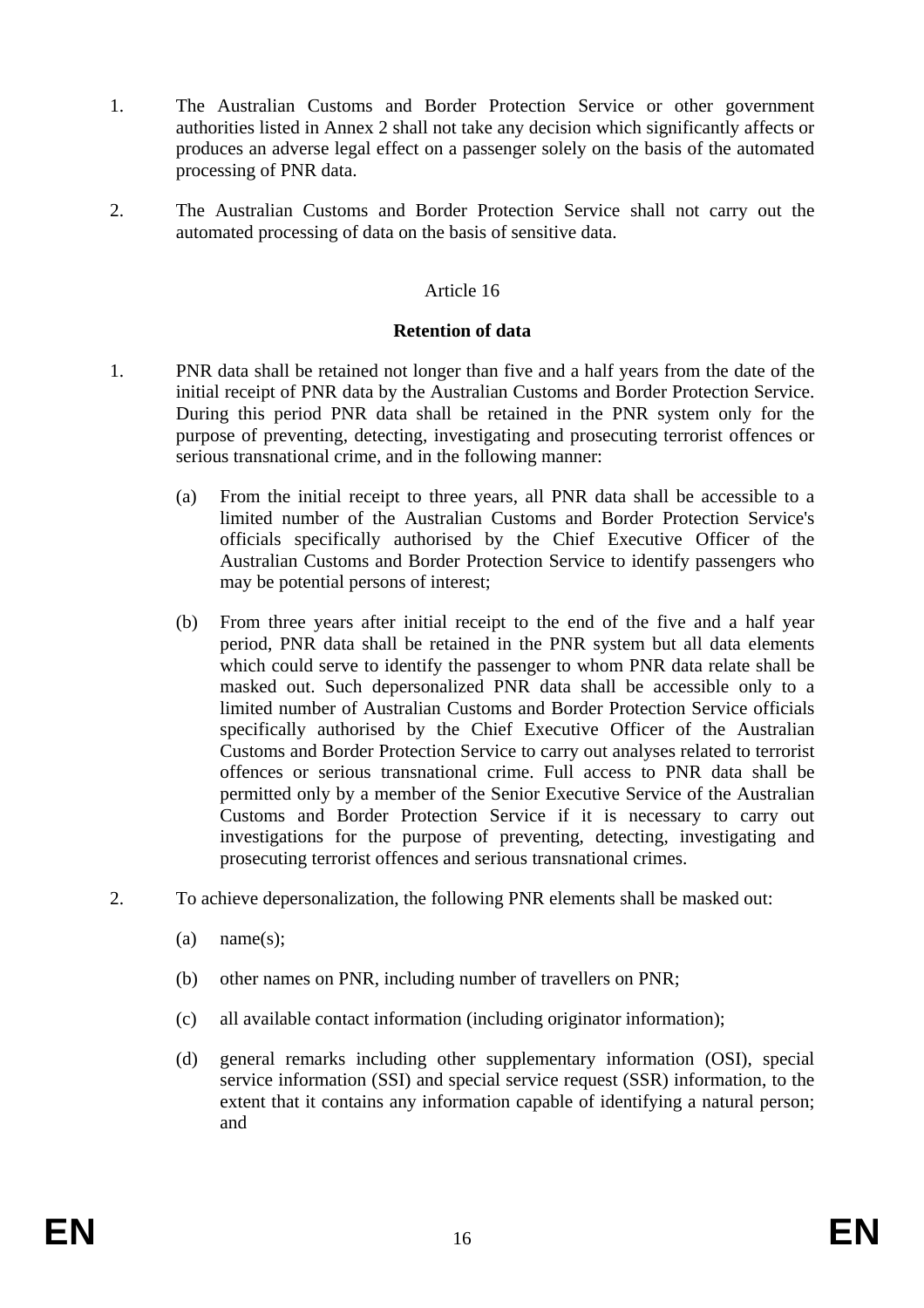- (e) any collected advance passenger processing (APP) or advance passenger information (API) data to the extent that it contains any information capable of identifying a natural person.
- 3. Notwithstanding paragraph 1, PNR data required for a specific investigation, prosecution or enforcement of penalties for terrorist offences or serious transnational crime may be processed for the purpose of that investigation, prosecution or enforcement of penalties. PNR data may be retained until the relevant investigation or prosecution is concluded or the penalty enforced.
- 4. Upon the expiry of the data retention period specified in paragraphs 1 and 3, PNR data shall be permanently deleted.

#### **Logging and documentation of PNR data**

- 1. All processing, including accessing and consulting or transfer of PNR data as well as requests for PNR data by the authorities of Australia or third countries, even if refused, shall be logged or documented by the Australian Customs and Border Protection Service for the purpose of verification of lawfulness of the data processing, self-monitoring and ensuring appropriate data integrity and security of data processing.
- 2. Logs or documentation prepared under paragraph 1 shall be used only for oversight and auditing purposes including investigation and resolution of matters pertaining to unauthorised access.
- 3. Logs or documentation prepared under paragraph 1 shall be communicated on request to the Australian Information Commissioner. The Australian Information Commissioner shall use this information only for the oversight of data protection and for ensuring proper data processing as well as data integrity and security.

### Article 18

### **Sharing PNR data with other government authorities of Australia**

- 1. The Australian Customs and Border Protection Service may share PNR data only with those government authorities of Australia which are listed in Annex 2 and only pursuant to the following safeguards:
	- (a) Receiving government authorities shall afford to PNR data the safeguards as set out in this Agreement.
	- (b) Data shall be shared strictly for the purposes stated in Article 3;
	- (c) Data shall be shared only on a case-by-case basis unless the data has been depersonalized;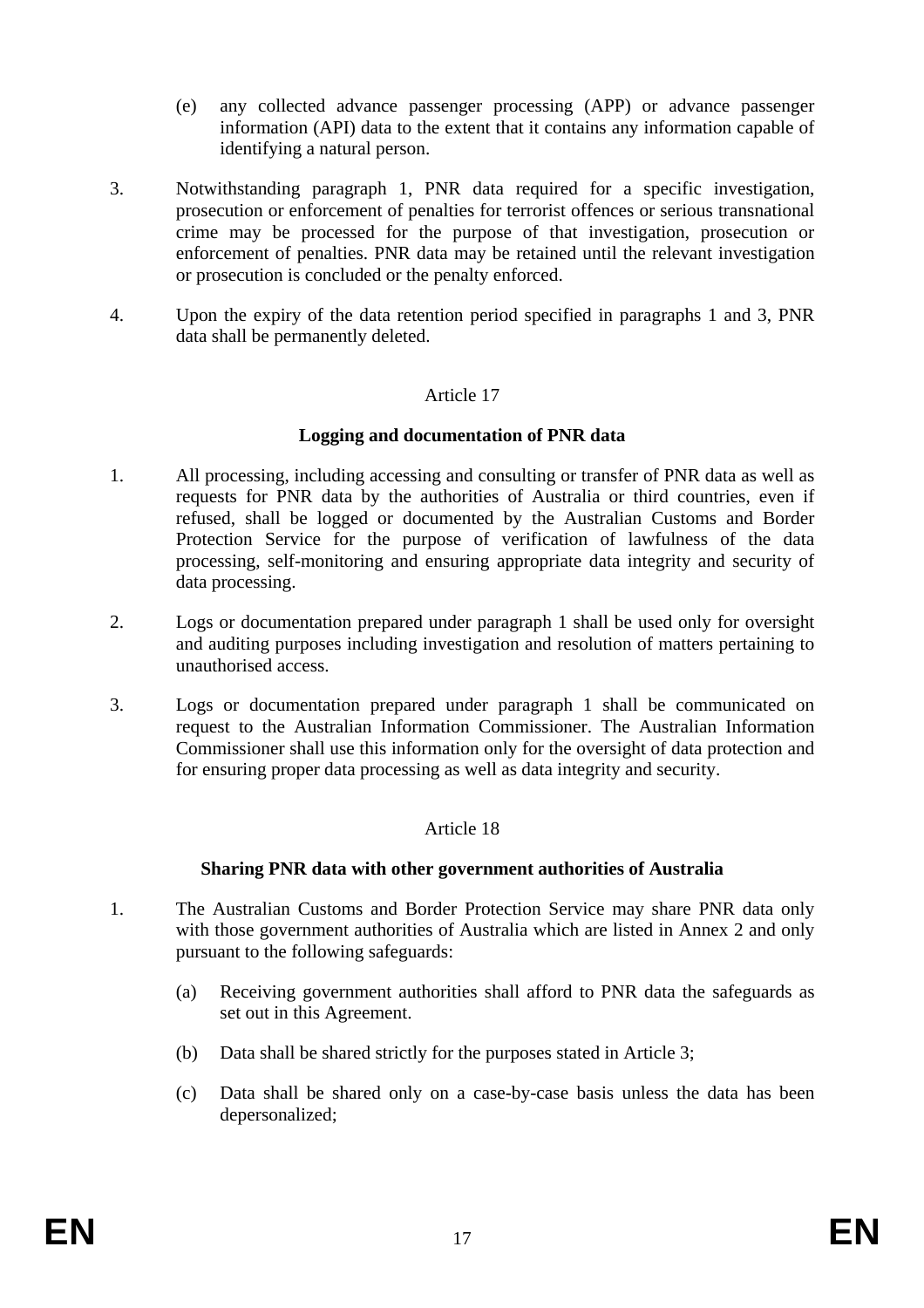- *(d)* Prior to the sharing, the Australian Customs and Border Protection Service shall carefully assess the relevance of data to be shared. Only those particular PNR data elements which are clearly demonstrated as necessary in particular circumstances shall be shared. In any case, the minimum amount of data possible shall be shared.
- *(e)* Receiving government authorities shall ensure that the data is not further disclosed without the permission of the Australian Customs and Border Protection Service, which permission shall not be granted by the Australian Customs and Border Protection Service except for the purposes stated in Article 3 of the Agreement.
- 2. The list of authorities set forth in Annex 2 may be amended by exchange of diplomatic notes between the Parties, to include:
	- (a) any successor departments or agencies of those which are listed in Annex 2; and
	- (b) any new departments and agencies established after the entry into force of this Agreement whose functions are directly related to preventing, detecting, investigating or prosecuting terrorism or serious transnational crime; and
	- (c) any existing departments and agencies whose functions become directly related to preventing, detecting, investigating or prosecuting terrorism or serious transnational crime.
- 3. When transferring analytical information containing PNR data obtained under this Agreement, the safeguards applying to PNR data in this Article shall be respected.
- 4. Nothing in this article prevents the disclosure of PNR data where necessary for the purposes of Article 3 (4) and (5) and Article 10.

### **Transfers to authorities of third countries**

- 1. The Australian Customs and Border Protection Service may transfer PNR data only to specific third country authorities pursuant to the following safeguards:
	- (a) The Australian Customs and Border Protection Service is satisfied that the receiving third country authority has agreed to afford to the data transferred the same safeguards as set out in this Agreement;
	- (b) Only a third country authority whose functions are directly related to preventing, detecting, investigating and prosecuting terrorist offences or serious transnational crime may receive PNR data;
	- (c) Data shall be transferred for the exclusive purpose of preventing, detecting, investigating and prosecuting terrorist offences or serious transnational crime as defined in Article 3;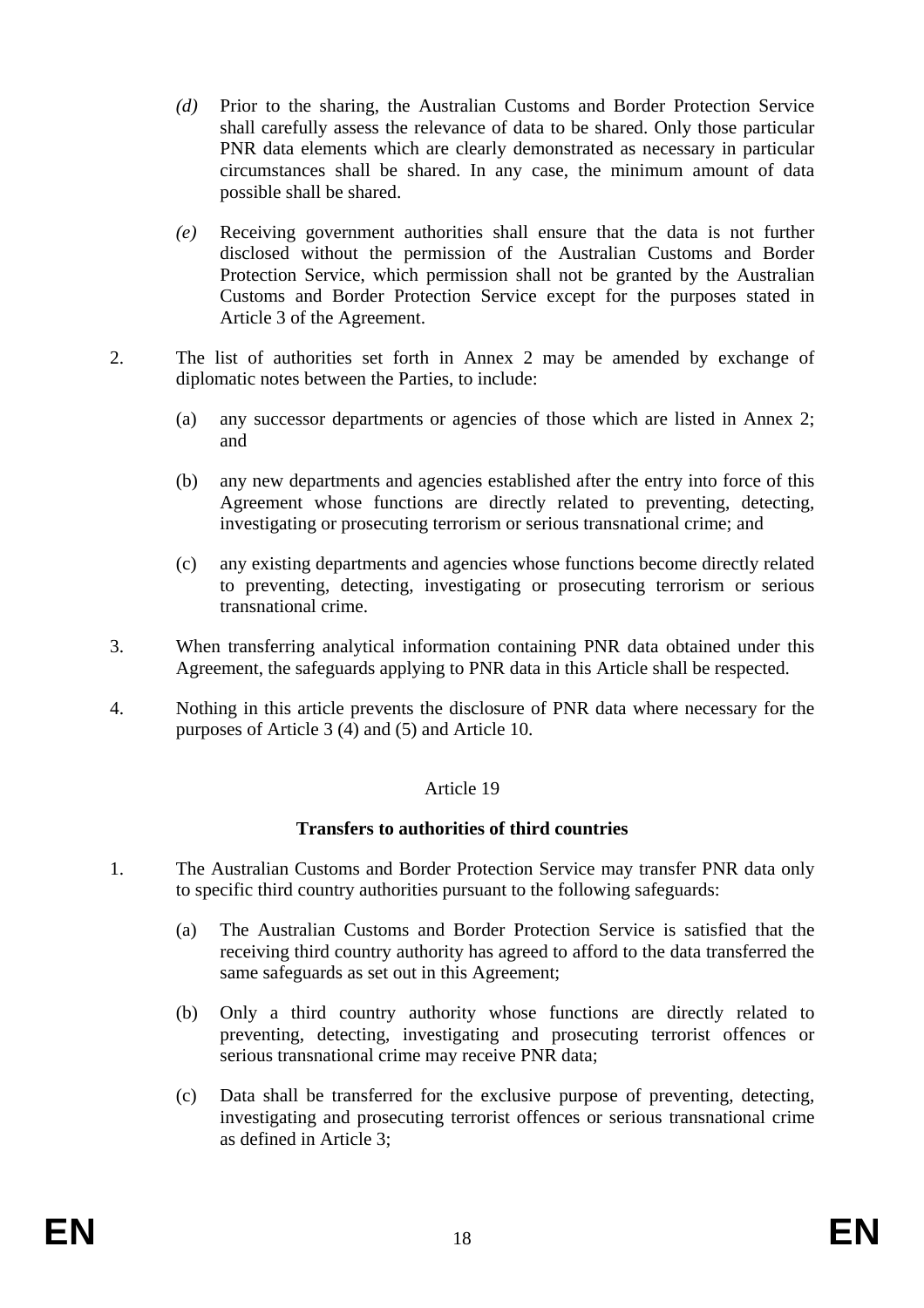- (d) Data shall be transferred only on a case-by-case basis;
- (e) Prior to the transfer, the Australian Customs and Border Protection Service shall carefully assess the relevance of data to be transferred. Only those particular PNR data elements which are clearly demonstrated as necessary in particular circumstances shall be transferred. In any case, the minimum amount of data possible shall be transferred;
- (f) Where the Australian Customs and Border Protection Service is aware that data of a citizen or a resident of a Member State is transferred, the competent authorities of the concerned Member State shall be informed of the matter at the earliest appropriate opportunity;
- (g) the Australian Customs and Border Protection Service is satisfied that the receiving third country authority has agreed to retain PNR data only until the relevant investigation or prosecution is concluded or the penalty enforced or are no longer required for the purposes set out in Article 3(4), and in any case no longer than necessary;
- (h) the Australian Customs and Border Protection Service is satisfied that the receiving third country authority has agreed not to further transfer PNR data;
- (i) The Australian Customs and Border Protection Service shall ensure, where appropriate, that the passenger is informed of a transfer of his or her PNR data.
- 2. When transferring analytical information containing PNR data obtained under this Agreement, the safeguards applying to PNR data in this Article shall be respected.
- 3. Nothing in this article prevents the disclosure of PNR data where necessary for the purposes of Article 3 (4).

### **CHAPTER III**

## **MODALITIES OF TRANSFERS**

### Article 20

### **The method of transfer**

For the purpose of this Agreement, the Parties shall ensure that air carriers transfer to the Australian Customs and Border Protection Service PNR data exclusively on the basis of the push method and in accordance with the following procedures:

- (a) Air carriers shall transfer PNR data by electronic means in compliance with technical requirements of the Australian Customs and Border Protection Service or, in case of technical failure, by any other appropriate means ensuring an appropriate level of data security.
- (b) Air carriers shall transfer PNR data using an agreed messaging format.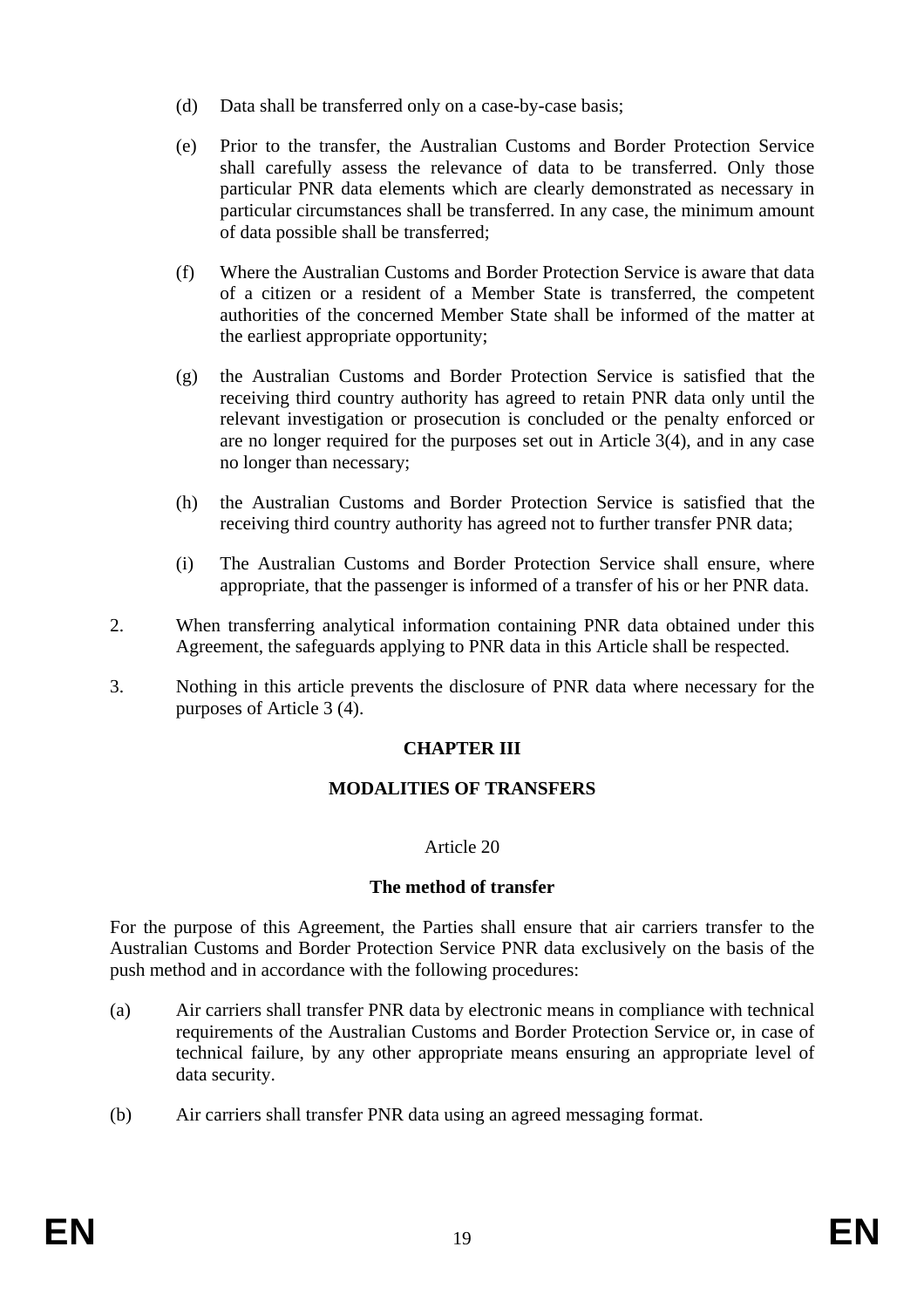(c) Air carriers shall transfer PNR data in a secure manner using common protocols required by the Australian Customs and Border Protection Service.

### Article 21

### **The frequency of transfer**

- 1. The Parties shall ensure air carriers transfer to the Australian Customs and Border Protection Service all requested PNR data of passengers as described in Article 20 at a maximum of five scheduled points in time per flight, with the first point being up to 72 hours before scheduled departure. The Australian Customs and Border Protection Service shall communicate to air carriers the specified times for the transfers.
- 2. In specific cases where there is an indication that early access is necessary to respond to a specific threat related to terrorist offences or serious transnational crime, the Australian Customs and Border Protection Service may require an air carrier to provide PNR data prior to the first scheduled transfer. In exercising this discretion, the Australian Customs and Border Protection Service shall act judiciously and proportionately and use exclusively the push method.
- 3. In specific cases where there is an indication that access is necessary to respond to a specific threat related to terrorist offences or serious transnational crime, the Australian Customs and Border Protection Service may require an air carrier to transfer PNR data in between or after regular transfers referred to in paragraph 1. In exercising this discretion, the Australian Customs and Border Protection Service shall act judiciously and proportionately and use exclusively the push method.

## **CHAPTER IV**

## **IMPLEMENTING AND FINAL PROVISIONS**

## Article 22

### **Non-derogation/Relationship to other instruments**

- 1. This Agreement shall not create or confer any right or benefit on any person or entity, private or public. Each Party shall ensure that the provisions of this Agreement are properly implemented.
- 2. Nothing in this Agreement shall limit rights or safeguards contained in the laws of Australia.
- 3. Nothing in this Agreement shall derogate from existing obligations under any bilateral mutual legal assistance instruments between Australia and Member States of the European Union to assist with a request to obtain data for evidence in criminal proceedings concerning terrorism or serious transnational crime.

Article 23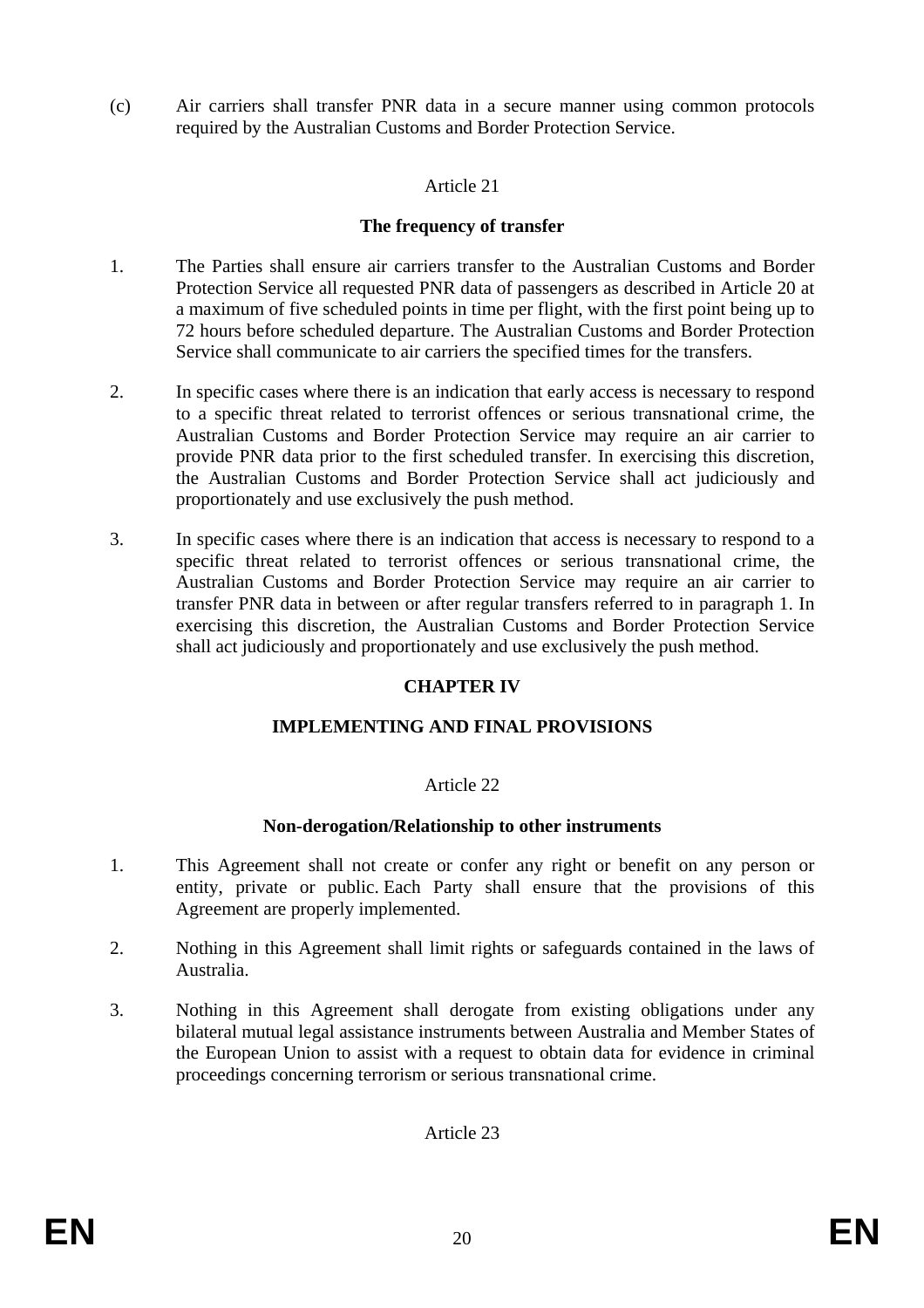### **Dispute resolution and suspension of the Agreement**

- 1. Any dispute arising from the interpretation, application or implementation of this Agreement and any matters related thereto shall give rise to consultation between the Parties with a view to reaching a mutually agreeable resolution, including providing an opportunity for either Party to comply within a reasonable time.
- 2. In the event that consultations do not result in a resolution of the dispute, either Party may suspend the application of this Agreement by written notification through diplomatic channels, with any such suspension to take effect 120 days from the date of such notification, unless otherwise agreed.
- 3. Any suspension shall cease as soon as the dispute is resolved to the satisfaction of Australia and the EU.
- 4. Notwithstanding any suspension of this Agreement, all data obtained by the Australian Customs and Border Protection Service under the terms of this Agreement shall continue to be processed in accordance with the safeguards of this Agreement, including the provisions on retention and deletion of data.

### Article 24

### **Consultation and review**

- 1. The Parties shall notify each other, where appropriate before adoption, of any legislative or regulatory changes which may materially affect the implementation of this Agreement. References in this Agreement to Australian legislation shall be deemed to include any successor legislation.
- 2. The Parties shall jointly review the implementation of this Agreement and any matters related thereto one year after the entry into force of this Agreement and regularly thereafter within the duration of this Agreement and additionally as requested by either Party. The Parties agree that the review should in particular look into the mechanism of masking out data according to Article 16(1)(b), any difficulties related to the operational efficiency or cost effectiveness of the mechanism, and experience acquired with similar mechanisms in other mature PNR schemes, including the EU scheme. In the event that an operationally efficient and cost effective mechanism is not available, access to the data will instead be restricted by archiving, and may be accessed only in the way that depersonalized data is accessed under Article 16.
- 3. The Parties shall agree in advance of the joint review its modalities and shall communicate to each other the composition of their respective teams. For the purpose of the joint review, the European Union shall be represented by the European Commission and Australia shall be represented by the Australian Customs and Border Protection Service. The teams may include experts on data protection and law enforcement. Subject to applicable laws, any participants to the joint review shall be required to respect confidentiality of the discussions and have appropriate security clearances. For the purpose of the joint review, the Australian Customs and Border Protection Service shall ensure access to relevant documentation, systems and personnel.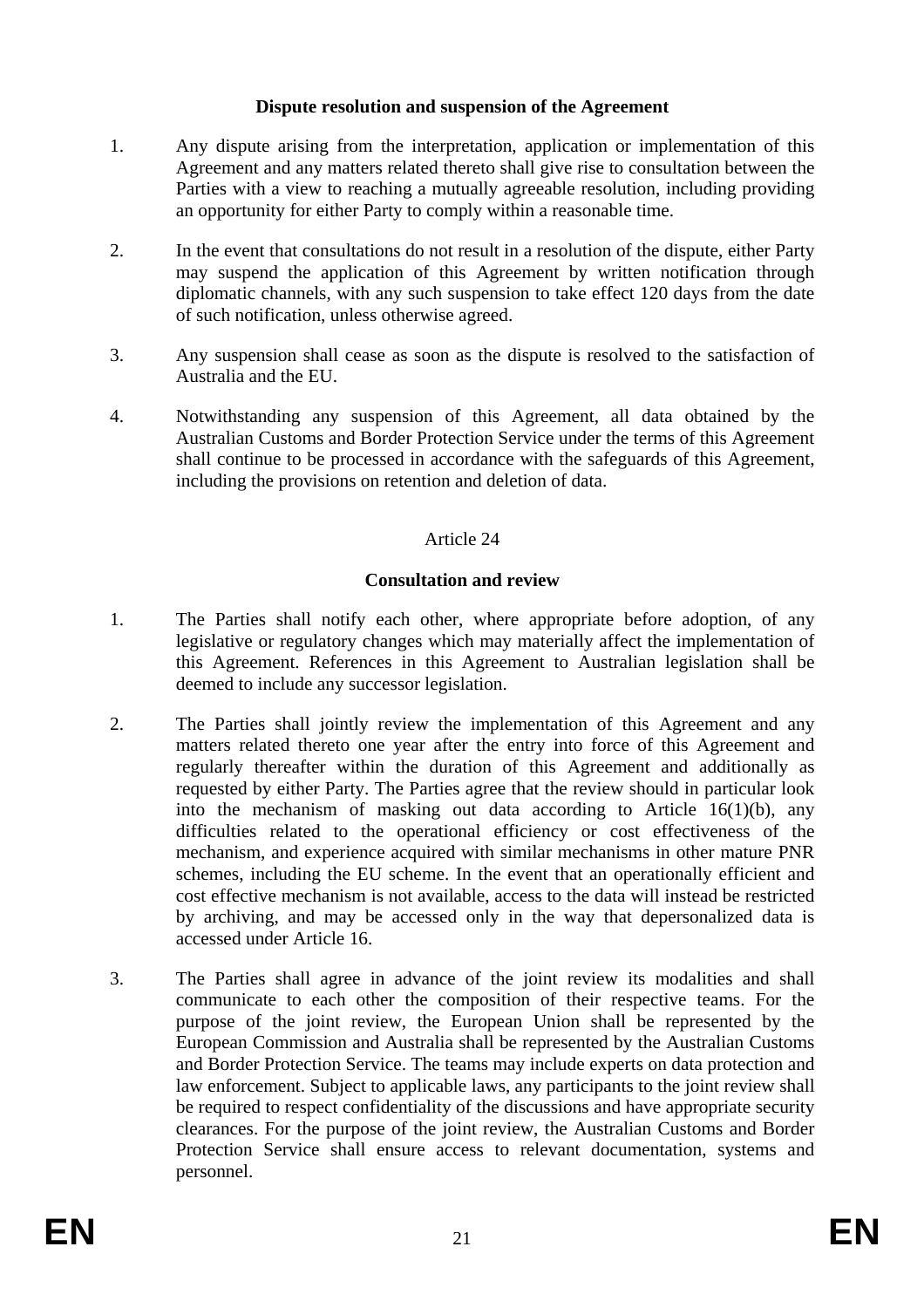- 4. The Parties shall evaluate the Agreement, in particular its operational effectiveness no later than four years after its entry into force.
- 5. Following the joint review, the European Commission shall present a report to the European Parliament and to the Council of the European Union. Australia shall be given an opportunity to provide written comments which shall be attached to the report.
- 6. Since the establishment of an EU PNR system could change the context of this Agreement, if and when an EU PNR system is adopted, the Parties shall consult to determine whether this Agreement would need to be adjusted accordingly.

## **Termination**

- 1. Either Party may terminate this Agreement at any time by written notification through diplomatic channels. Termination shall take effect 120 days from the date of receipt of such notification, or as otherwise agreed.
- 2. Notwithstanding any termination of this Agreement, all data obtained by the Australian Customs and Border Protection Service under the terms of this Agreement shall continue to be processed in accordance with the safeguards of this Agreement, including the provisions on retention and deletion of data.

## Article 26

## **Duration**

- 1. Subject to Article 25, this Agreement shall remain in force for a period of seven years from the date of entry into force.
- 2. Upon the expiry of the period set forth in paragraph 1, as well as any subsequent period of renewal under this paragraph, the Agreement shall be renewed for a subsequent period of seven years unless one of the Parties notifies the other in writing through diplomatic channels, at least twelve months in advance, of its intention not to renew the Agreement.
- 3. Notwithstanding the expiration of this Agreement, all data obtained by the Australian Customs and Border Protection Service under the terms of this Agreement shall continue to be processed in accordance with the safeguards of this Agreement, including the provisions on retention and deletion of data.

## Article 27

### **PNR data received prior to the entry into force of this Agreement**

Australia shall treat any PNR data held by the Australian Customs and Border Protection Service at the time of the entry into force of this Agreement in accordance with the provisions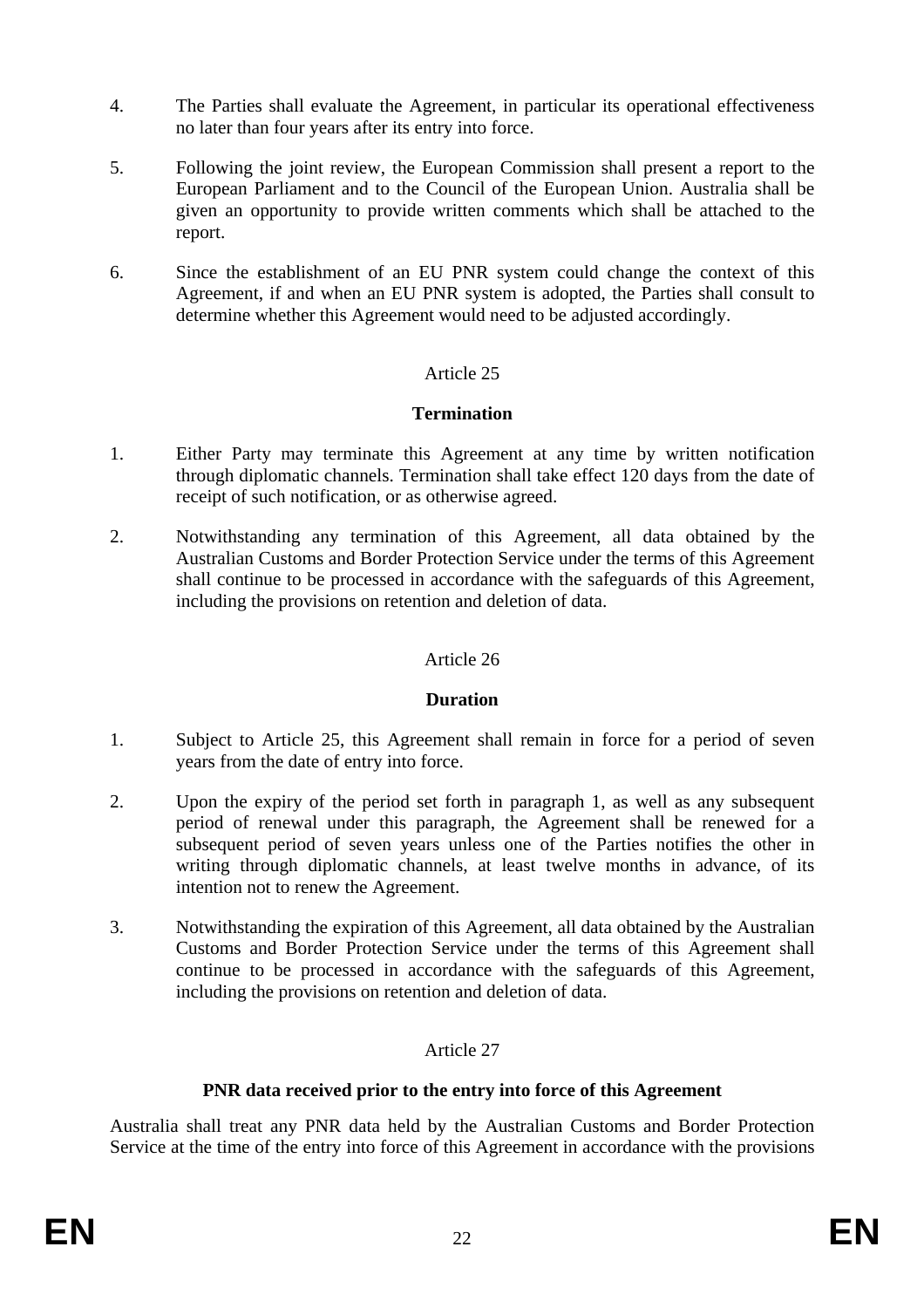of this Agreement. However, no data shall be required to be masked out before 1 January 2015.

### Article 28

### **Territorial application**

- 1. Subject to paragraphs 2 to 4, this Agreement shall apply to the territory in which the Treaty on European Union and the Treaty on the Functioning of the European Union are applicable and to the territory of Australia.
- 2. This Agreement will only apply to Denmark, the United Kingdom or Ireland, if the European Commission notifies Australia in writing that Denmark, the United Kingdom, or Ireland has chosen to be bound by this Agreement.
- 3. If the European Commission notifies Australia before the entry into force of this Agreement that it will apply to Denmark, the United Kingdom or Ireland, this Agreement shall apply to the territory of such State on the same day as for the other EU Member States bound by this Agreement.
- 4. If the European Commission notifies Australia after the entry into force of this Agreement that it applies to Denmark, the United Kingdom, or Ireland, this Agreement shall apply to the territory of such State on the first day following receipt of the notification by Australia.

### Article 29

### **Final Provisions**

- 1. This Agreement shall enter into force on the first day of the month after the date on which the Parties have exchanged notifications indicating that they have completed their internal procedures for this purpose.
- 2. This Agreement replaces the Agreement between the European Union and Australia on the Processing and Transfer of European Union – Sourced Passenger Name Record (PNR) Data by Air Carriers to the Australian Customs Service done at Brussels on 30 June 2008, which will cease to apply upon the entry into force of this Agreement.

Done at…, on…; in two originals, in the English language. This Agreement shall be also drawn up in the Bulgarian, Czech, Danish, Dutch, Estonian, Finnish, French, German, Greek, Hungarian, Italian, Latvian, Lithuanian, Maltese, Polish, Portuguese, Romanian, Slovak, Slovenian, Spanish and Swedish languages, each version being equally authentic. In case of divergence between the language versions, the English version shall prevail.

#### FOR THE EUROPEAN UNION

++++++++++

FOR AUSTRALIA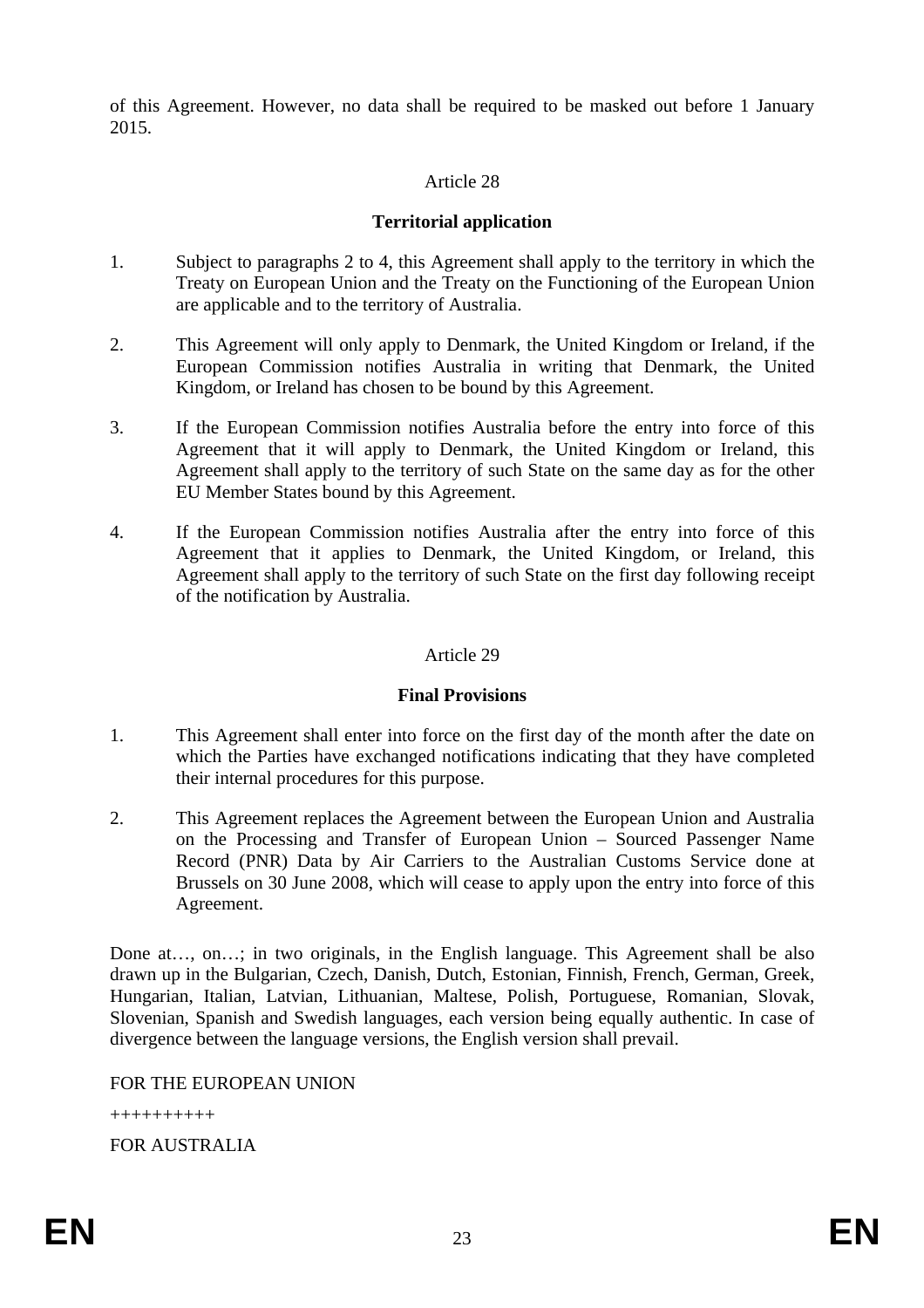$++++++++++$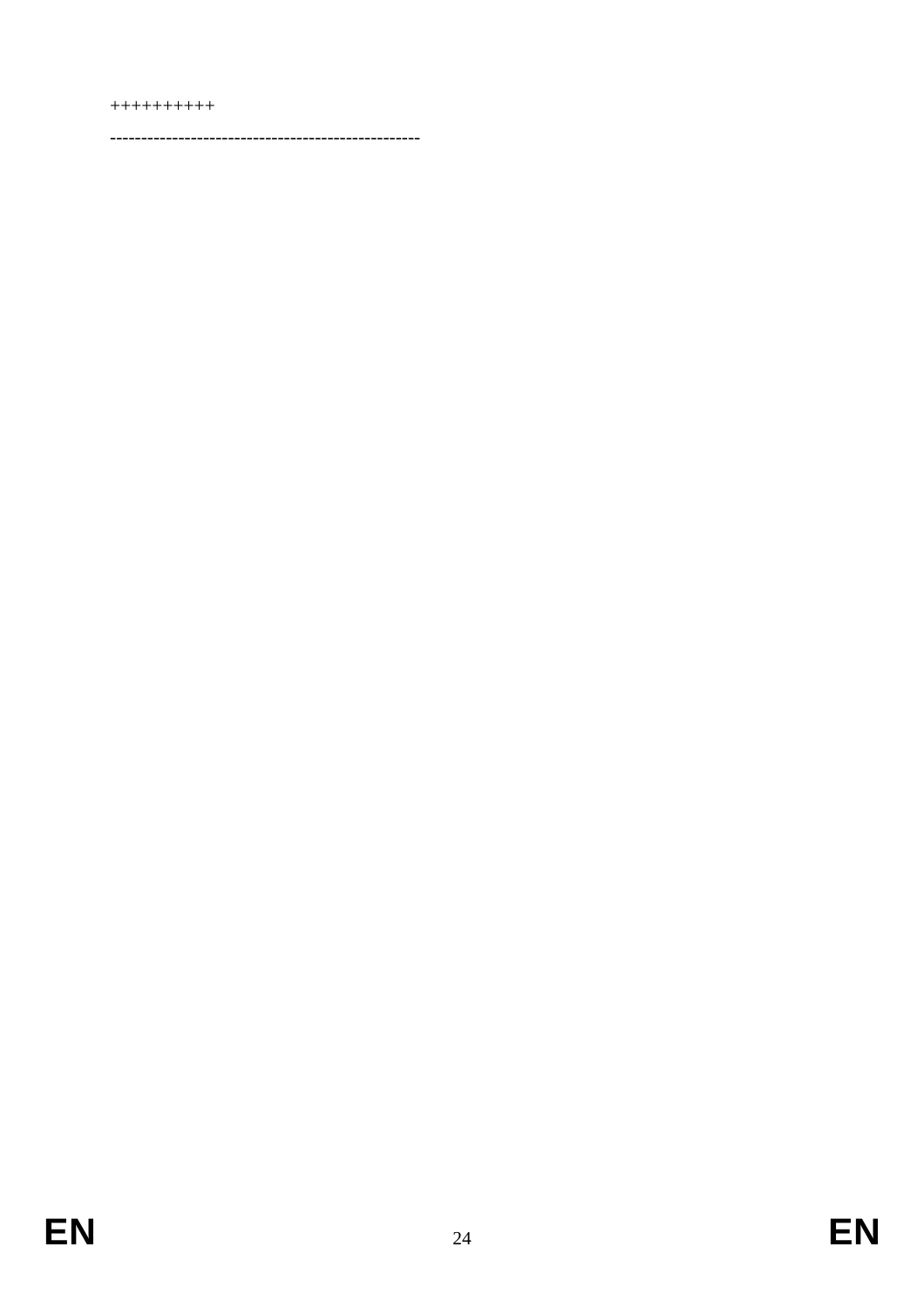### **Annex 1**

PNR data elements referred to in Article 2 f) which air carriers are required to provide to the Australian Customs and Border Protection Service but only to the extent they already collect them:

- 1. PNR record locator code
- 2. Date of reservation/issue of ticket
- 3. Date(s) of intended travel
- 4. Name(s)
- 5. Available frequent flier and benefit information (i.e. free tickets, upgrades, etc.)
- 6. Other names on PNR, including number of travellers on PNR
- 7. All available contact information (including originator information)
- 8. All available payment/billing information (not including other transaction details linked to a credit card or account and not connected to the travel transaction)
- 9. Travel itinerary for specific PNR
- 10. Travel agency/travel agent
- 11. Code share information
- 12. Split/divided information
- 13. Travel status of passenger (including confirmations and check-in status)
- 14. Ticketing information, including ticket number, one-way tickets and Automated Ticket Fare Quote
- 15. All baggage information
- 16. Seat information, including seat number
- 17. General remarks including OSI, SSI and SSR information
- 18. Any collected APIS information
- 19. All historical changes to the PNR listed in numbers 1 to 18